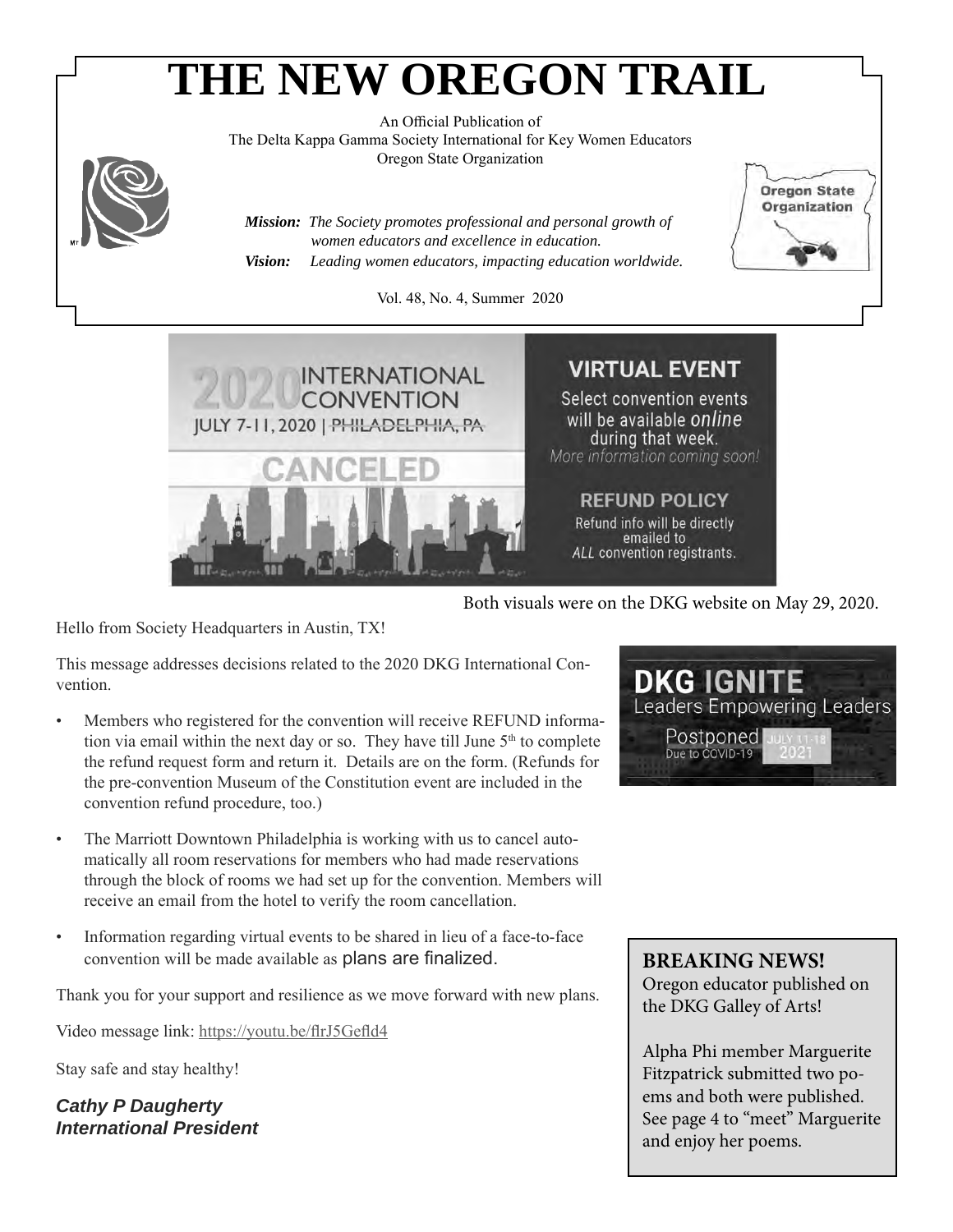## **PRESIDENT'S PAGE**



**Darlene Cook Alpha /2 2019 - 21 President Oregon State Organization**

June is here, so summer is just around the corner! It is hard to believe that we are beginning the fourth month of what has become our "new normal" with stay-athome orders, social distancing and wearing masks! Who could have predicted how much our world would change in a few short months!

If it were not for COVID-19, DKG members from 17 countries would be heading to Philadelphia for our 2020 International Convention. Our Oregon State Conference would be in our rear-view mirror with pleasant memories of keynote speakers, informative workshops, amazing baskets and auction items, a fun-filled evening of fellowship and games, and more. Memories of special moments with dear friends would be as sweet as the beautiful flowers surrounding the Oregon Garden Resort! It was a difficult decision to cancel the conference, as our steering committee and Beta Beta members worked hard to plan an outstanding event. The conference was rescheduled for October with the hope that all the organizing and planning would not have been in

vain. However, with the uncertainty of what this fall might bring, our conference has again been cancelled, once more a victim of the coronavirus. We will make another attempt next spring.

**Yes, mark your calendar one more time: April 23-25, 2021, for our Oregon State Convention at The Oregon Garden Resort!! Hopefully this third time will be the charm!**

An important part of a state conference is welcoming our new chapter officers! Unfortunately, we cannot welcome you in person. **Thank you all for stepping up to serve your chapter!** You and the work that you do at the chapter level are the backbones of our Society! To help you better understand your responsibilities, the Executive and Communication Committees have scheduled a Zoom training for June 30. An Executive Board Meeting is scheduled for June 23. Please check the Oregon website and this issue of the newsletter for more information and the registration form. All Oregon members are invited.

During these past few months, the word "cancelled" has appeared much too frequently. Cancelled school year. Cancelled meetings. Cancelled conferences. Cancelled events. The many cancellations and closures have brought a great degree of turmoil into our daily lives, adding to our stress and uncertainty.

Despite the challenges, there are also positive outcomes. Educators stepped up to provide distance learning. Families are reconnecting and discovering the benefits of shared activities. Most are driving less with a positive impact on the environment, we are discovering just how much we appreciate our family and friends, and we empathize with those who are isolated.

As an organization, DKG is adapting. We were propelled into the virtual realm. Chapters are holding meetings, presenting programs, gathering socially, electing officers, and voting electronically. At a recent Zoom meeting, Omega Chapter installed officers and inducted Carrie Simpson, our newest Oregon member. Chapters are thinking outside of the box. Chi Chapter planned a drive-by birthday celebration for Elia Harmon who is 100 years young! A goal for the Oregon organization was to "Zoom" our Executive Board meeting so more members could attend virtually. That will happen this month.

This year I had the opportunity to visit several Oregon chapters. I enjoyed meeting members for the first time and renewing acquaintance with others. Now that I am still confined to quarters, I miss seeing everyone, especially the smiles and hugs! Let's think about ways we can stay connected while we are "quarantined" at home. Touch base with your chapter members, especially ones who may be home alone.

I would love to "attend" any of your virtual meetings or activities. I am getting better at "zooming around" and will gladly accept any "invites" that come my way.

I look forward to seeing everyone again,

## *Darlene*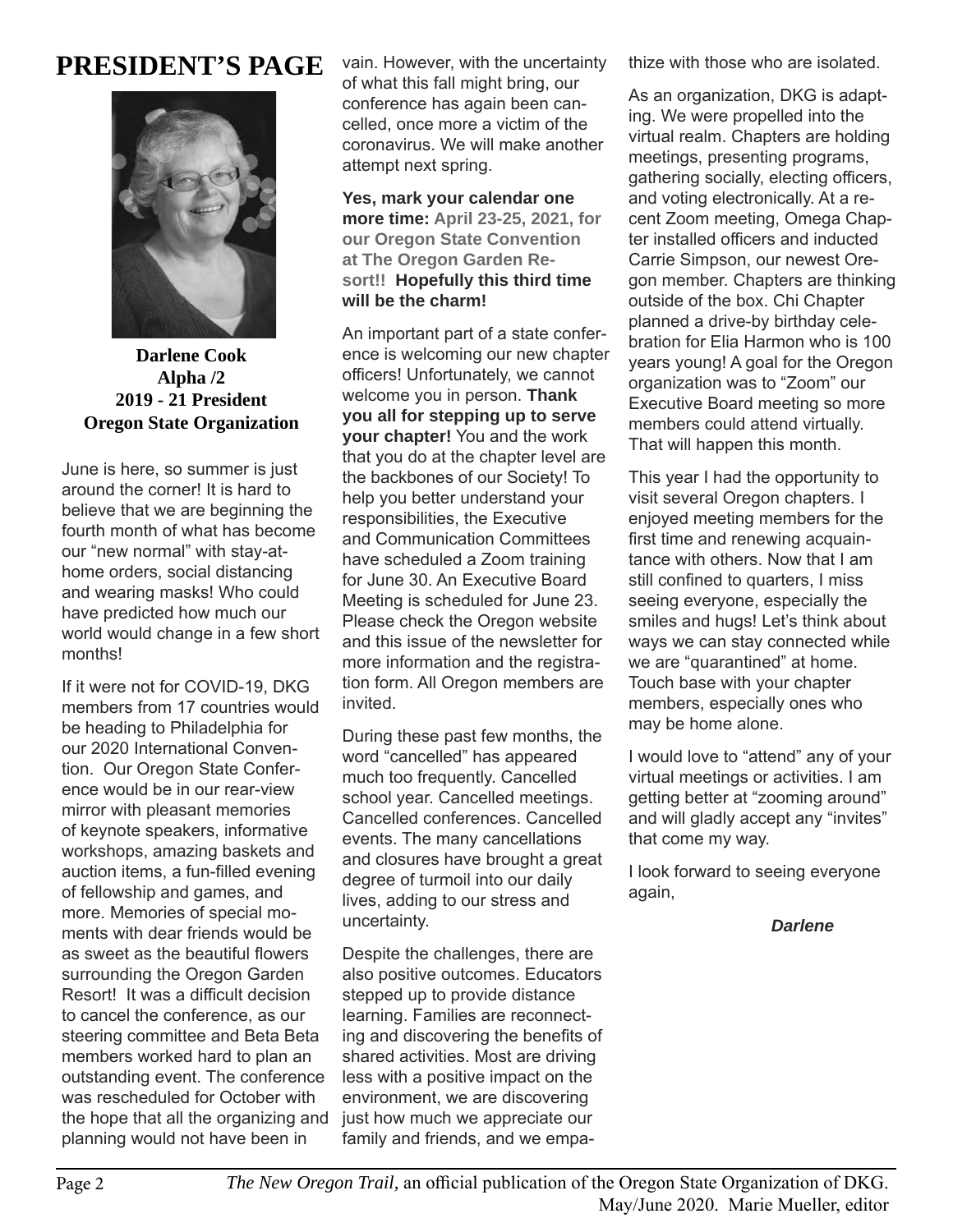## **YOUR 2020 CALENDAR**

**June 30, 2020 LAST DAY TO PAY YOUR 2020 - 21 DUES!** 

 **Send to your Chapter Treasurer**

**July 7 - 11, 2020 International Convention** Philadelphia Marriott Downtown Philadelphia, PA **national Con**<br>**National Con** 

**July 15, 2020** Treasurers' Form 15 Annual Report due

> **July 19 - 26, 2020<br>DKG Ignite PD**<br>POSTE, TX **DKG Ignite** Austin, TX

**August 1** Oregon Scholarship Applications Due: Fishwood, Henkle, Founders' and Presidents,' Huston, Personal Enrichment

**August 25 - 29** International Leaders' Orientation Marriott Renaissance Austin, TX

**October 7 - 9 Oregon Fall Conference** The Oregon Garden Resort Silverton, OR **gon Fall Conferent**<br>Oregon Garden Rese<br>CSHverton, OR

**October 31** Website compliance renewal

**November 15, 2020** Treasurers: File Form 990 with the Internal Revenue Service

## **December 1** Oregon Scholarship Applications Due: Fishwood, Henkle, Founders' and Presidents', Huston; Personal Enrichment

**December 15** Nominations for Oregon State Organization Officers.

**March 1, 2021 Scholarship Applications Due** Fishwood, Henkle, Founders' and Presidents,' Huston; Personal Enrichment

## **April 23 - 25, 2021 Oregon Spring Convention**

The Oregon Garden Resort Silverton, OR

\*Go to www.dkg.org for information on due dates for scholarships and grants from International

## **ALERT!!**

The Bylaws and Standing Rules Committee for the Oregon State Organization (OSO) will consider any new proposed standing rules this year. If you or your chapter has a proposal to submit, it must be in the hands of the ByLaws and Standing Rules Committee by Oct. 15, 2020. It is time to be thinking of changes now so that we will not miss the due date.

 All proposals should be sent to Jean Fairbairn, Chair at 15206 S.E. Duckey Lane, Milwaukie, OR 97267, or by e-mail at jj7fair@msn. com. Accepted proposals will be reviewed and voted on at the 2021 state convention.

## **Mark your calendars for this one: Close to home for us!**

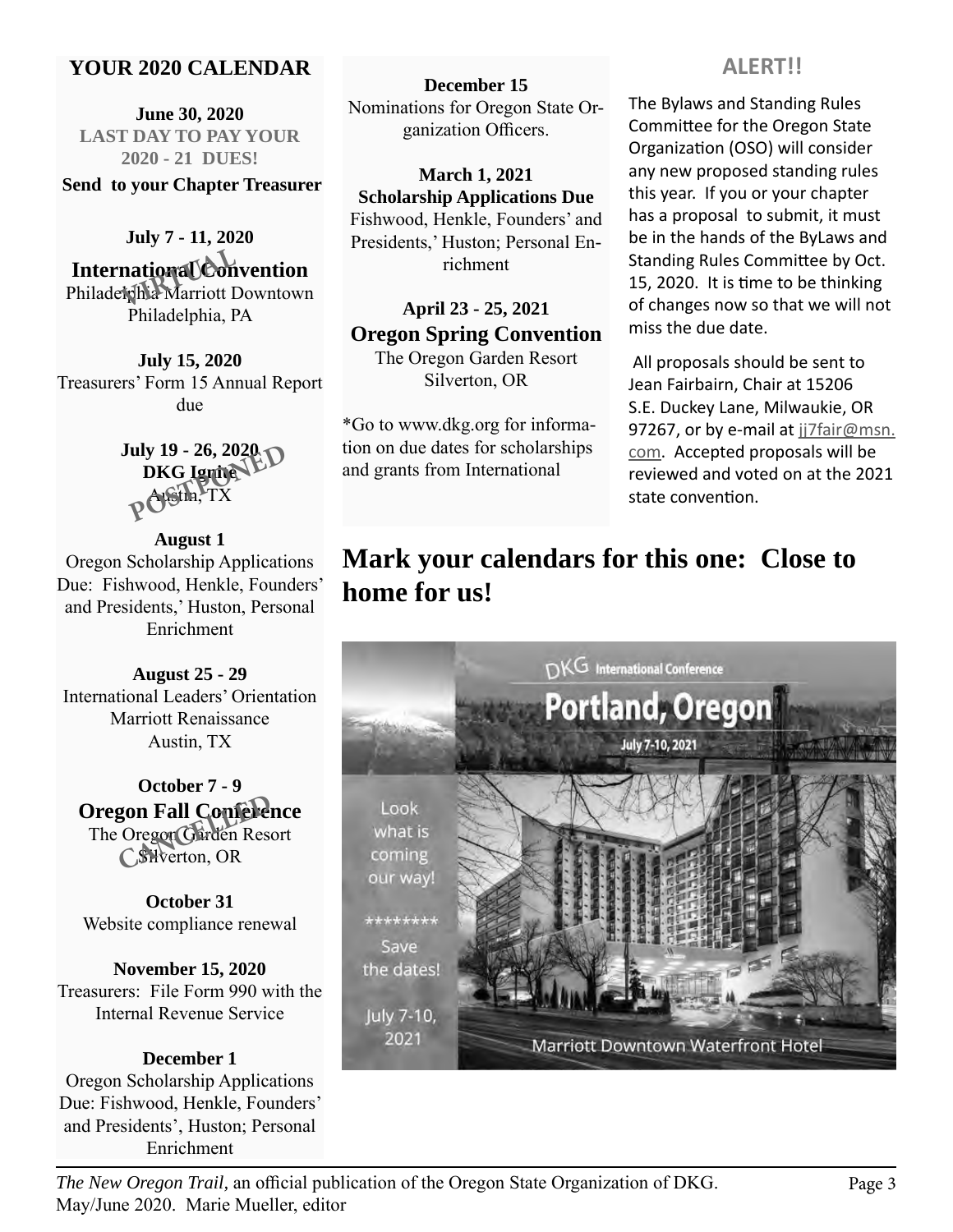## **MARGUERITE FITZPATRICK Featured on the current DKG Gallery of Arts**

I am deeply honored that my poems, "The Lilac Tree" and "Moon Moments," have been accepted into the 2020 DKG Fine Arts Gallery! As a retired elementary school teacher, I spend a great deal of time pursuing my writing passion with a special emphasis on poetry. I am inspired by nature and my beautiful surroundings in Oregon.

Growing up, I attended an elementary school on a college campus and remember rich language arts lessons and activities. They inspired me to write while using visual images along with images in my mind. This approach influenced and contributed to the development of my early writing skills and love for writing.

With a life-long love of nature, I make frequent references in my poems. I have always been in awe of the forests, trees, rivers, mountains, stars, moon, and also seasons in their glorious splendor. Many years ago, the trees became my "guardians," my shelter, and also places of solitude. During my childhood, there really *was* a lilac tree that "affectionately caressed our old worn garage," and it has been



forever imprinted in my mind as a special memory. As a special gesture, my dear childhood friend (also friend for past 68 years) painted (see below, left) the lovely lilac tree and old worn garage…a favorite childhood memory for both of us!



Throughout the years, my poetry has evolved, however the mention of elements of nature still seems to be a common thread in each of my poems. It is my desire that when people read my poetry, they will be drawn into it and will use their minds to visualize what the words speak and feel to them as well as to the poet. According to Robert Frost, "Poetry is when an emotion has found its thought, and the thought has found words." I'd like my poems to elicit emotions, thoughts, and words in the minds of my readers!

#### *Marguerite Fitzpatrick, Alpha Phi*

**Marguerite's poems are on the following page.**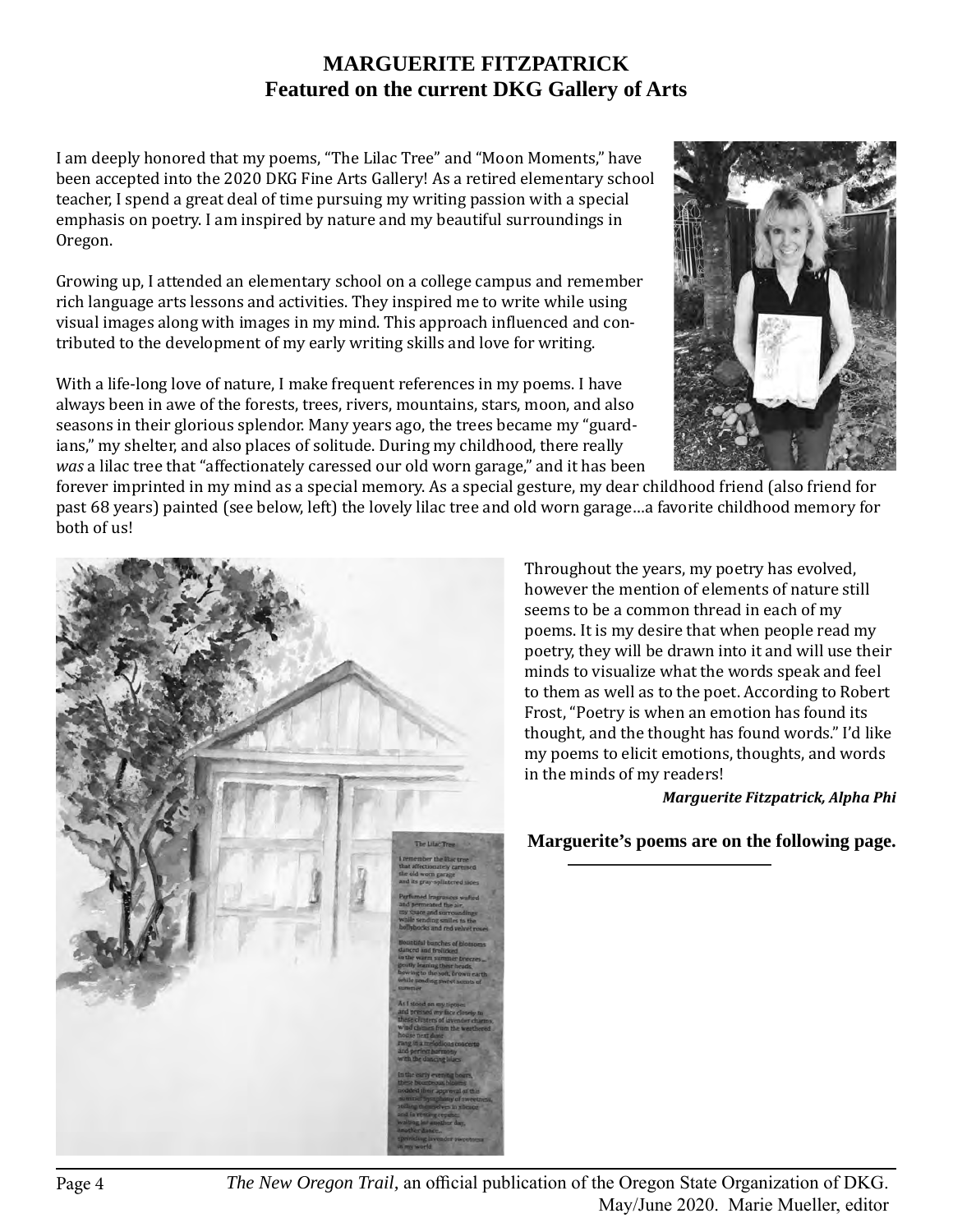## *The Lilac Tree*

## *Marguerite Fitzpatrick, Alpha Phi*

I remember the lilac tree that affectionately caressed the old worn garage and its gray-splintered sides

Perfumed fragrances wafted and permeated the air, my space and surroundings while sending smiles to the hollyhocks and red velvet roses

Bountiful bunches of blossoms danced and frolicked in the warm summer breezes… gently leaning their heads, bowing to the soft, brown earth while sending sweet scents of summer

As I stood on my tiptoes and pressed my face closely to these clusters of lavender charms, wind chimes from the weathered house next door rang in a melodious concerto and perfect harmony with the dancing lilacs

In the early evening hours, these bounteous blooms nodded their approval of this summer symphony of sweetness, stilling themselves in silence and in resting repose; waiting for another day, another dance... sprinkling lavender sweetness in my world

> *http://gallery.dkg.org/ poem---lilac-tree.html*

## *Magic Moon Moments*

## *Marguerite Fitzpatrick, Alpha Phi*

Halo of light, eerily shimmering above and playing hide n' seek while hovering in a star-studded sky… dancing behind a lone silver fir with outstretched arms

I gaze at this crystal delight that teases with each modest move; telling my fortune, lighting my darkness, cancelling the shadows for a trace in time; then slipping into hiding. taking repose, leaving behind its heavenly aura… reminding me of Magic Moon Moments on this evening so still

*http://gallery.dkg.org/poem---magic-moon-moments.html*

#### **ALPHA PHI NEWS**

For our May Alpha Phi "meeting," as a member of our Creative Arts Committee, I suggested that our chapter read Kim Stafford's "Pandemic Poems" that were featured in *The Oregonian* in April, decide on a word, phrase or sentence that was meaningful to them, and then email their comments to share in a group email. Most members participated, and it was really a successful and timely writing activity. See page 6. *Marguerite Fitzpatrick*

#### **SPAM ALERT FROM INTERNATIONAL OFFICE**

You may be among the many DKG members who have received spam from state or international leaders in recent months. These have ranged from simple, crude email spam to sophisticated versions that looked very close to authentic email from the International President. The technology team at Headquarters has been able to detect that some of the info came from chapter websites where emails are not secured.

To combat the growing issue of spam, Headquarters is asking you, the state and chapter webmasters, to:

(1) Review your site to see if you have email addresses for international leaders in a public area and, if so,

(2) Remove them and r**efer readers to the international website (www. dkg.org) for that information where it is secured.** These addresses are commonly found in leadership directories or handbooks, so check yours carefully.

(3) Thank you for your support in combating this growing issue of spam from international leaders.

 If you have other thoughts on how to combat the spam, please send them to me at monique.dkgwa@outlook.com.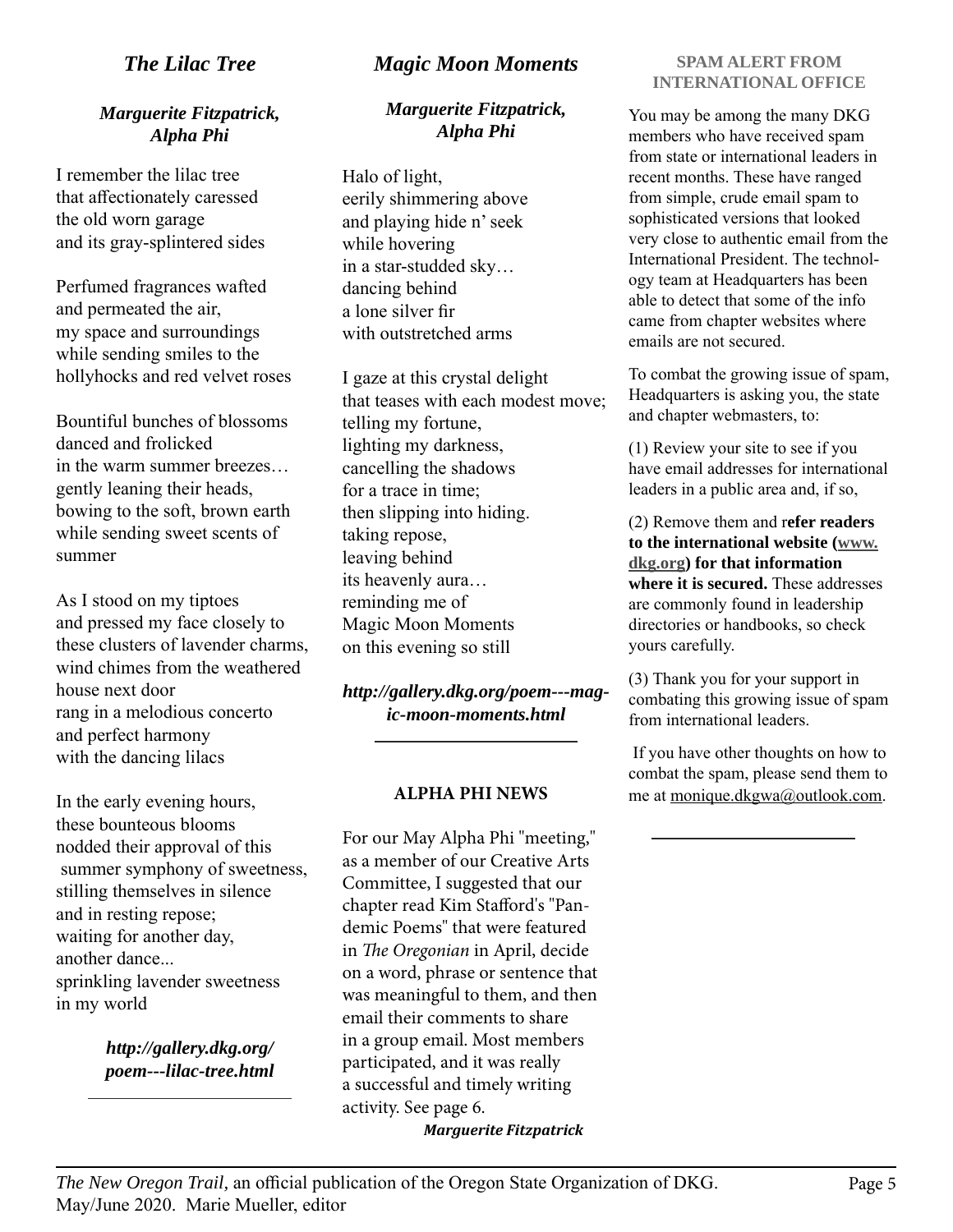## **ALPHA PHI CHAPTER ARTS AND CREATIVITY COMMITTEE: PANDEMIC EMAIL PROGRAM FOR MAY**

Inspiration provided by poets Kim Stafford and his father, William Stafford, supplied the foundation for Alpha Phi Chapter's Pandemic Email Program for May. Members read and reflected on six poems, chose one, and selected part that especially resonated. Then, members replied to all with impressions, reactions, and personal connections. The following conclusion was then created using each member's response and sent to all from the Arts and Creativity Committee.

## **Poetics from Alpha Phi Chapter Members**

| Storms come. Storms pass. I am countless droplets of hope floating in the silent air.<br>The river surrounds our existence as do all the creatures that frequent it.<br>I've even been known to open a window just to listen to the rain.                                                                                                                                      |
|--------------------------------------------------------------------------------------------------------------------------------------------------------------------------------------------------------------------------------------------------------------------------------------------------------------------------------------------------------------------------------|
| We have had great moon moments too. A great distraction.<br>the moon was sitting on the horizon, and it felt like I could reach out and touch it.<br>and the trees were my 'guardians' and also a place of refuge I cannot imagine our earth without its trees which re-<br>lease oxygen into the air that we breathe.                                                         |
| In a world of turmoil, such as it is now, it is the blessings of nature that is one source I go to for inspiration and hope.<br>I truly feel a part of our world. I very much want to keep it safe.<br>I think we all are hoping for some tranquility soon!                                                                                                                    |
| As each of us looks out from our confinement it is a natural desire to reach out to friends and family<br>Walking in a natural environment is very calming and reminds us of the wonderful power of nature which endures.<br>I am rewarded with the beauty of birds singing, the flowers and trees in full bloom, and the sounds of children laughing in<br>the adjacent yard. |
| It seems to me that either the birds are singing more and louder, or I'm taking time to listen!<br>So many of us seek the same refuge to calm our being: sounds of water, chirping of the birds, fragrances of nature<br>I can still live within all of the aspects of the gift of sensory memories from a time of great serenity.                                             |
| Hoping you are finding<br>the peace of 'a stream moving in place'                                                                                                                                                                                                                                                                                                              |

**SIGMA SAYS "HI"**

Sigma has been healing this year due to surgeries and COVID-19. We haven't done many chapter meetings, but we have called each other to ask how things are going. Sigma is a group of women who are dedicated to the vision and purposes of DKG and the friendships it creates. Our past projects have centered around preschool and kindergarten students' needs by making warm winter hats; art supplies, and lap blankets. We hope to do more in 2021!

during this challenging time.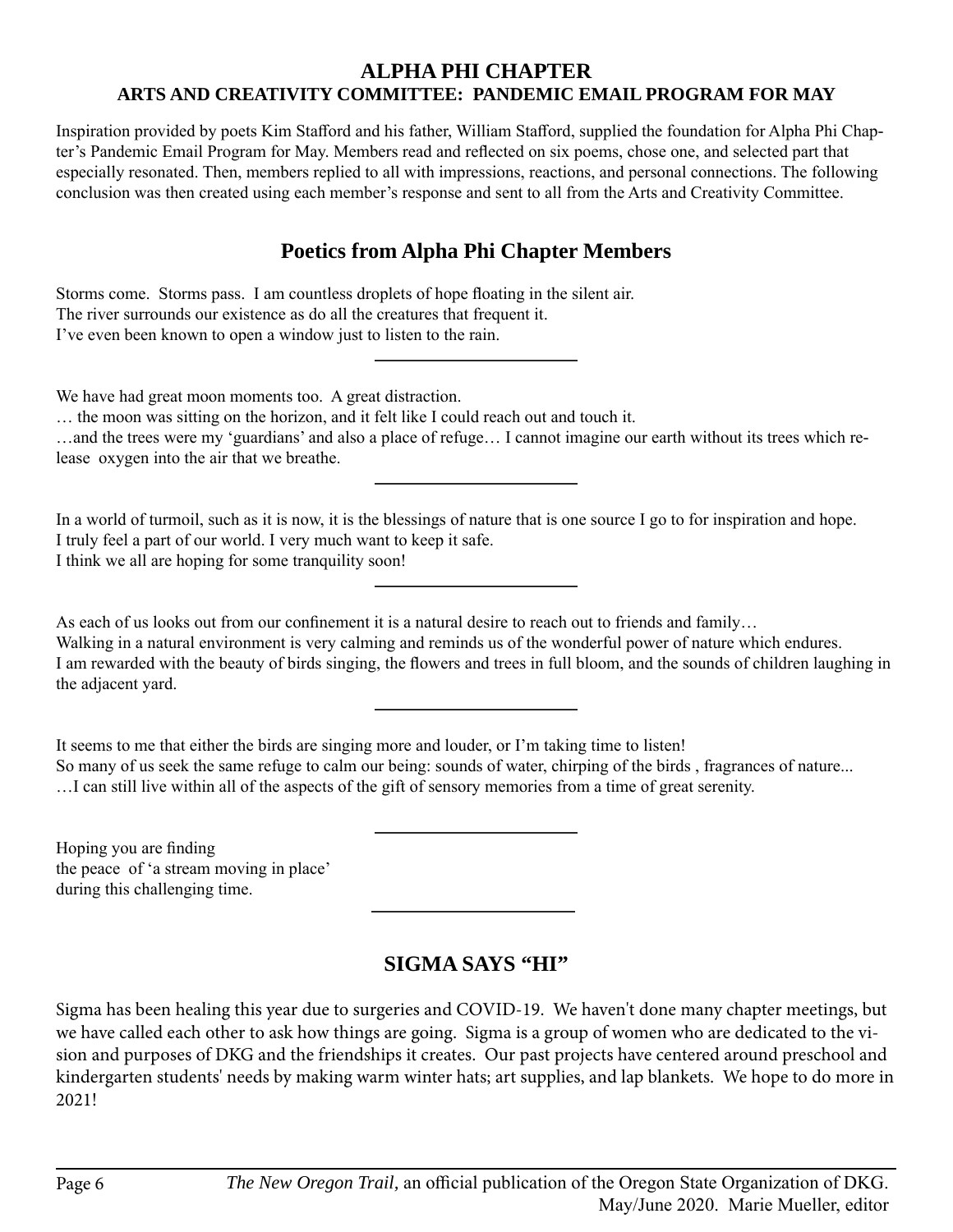# **CONGRATULATIONS, GRADUATES!**



*Dr. Kelly McIntyre Doctor of Education -- EdD*

On behalf of the Oregon State Organization of DKG, it is our honor to congratulate Past President Kelly McIntyre who received her Doctor of Education degree from George Fox University, Newberg, Oregon, in May. Kelly's dissertation title was *The Relationship Between Social Science Majors Quantitative-Course Experience and Their Quantitative Anxiety*. Her research examined conflicting data on the relationship between quantitative anxiety (mathematics anxiety and statistics anxiety), gender, and quantitative-course experience (the number of mathematics and statistics courses taken).

After many hours of research and years of course work, Kelly participated in a virtual dissertation symposium with other EdD graduates on April 27, 2020. They shared highlights of their research and received a response to that work from a professional colleague.

**Read the whole story** of Kelly's journey to finish this degree at the link posted on the Oregon website: https://dkgoregon. weebly.com/uploads/8/4/3/3/84337872/kelly\_mcintyre\_road\_to\_doctorate.pdf



*Miss Emily Hickman Bachelor of Science -- Education*

Alpha Epsilon is proud to announce that the state's first collegiate member, **Emily Hickman,** is graduating *Summa Cum Laude* from Western Oregon University this spring with a BS in Education with a focus in Science. She will be part of the graduating class that will have a virtual graduation.

What exciting adventures await her as she starts the next phase of her life. We wish her the best and hope that she will get a job in the Salem-Keizer School District. We will be excited to welcome Emily into the chapter as an active member.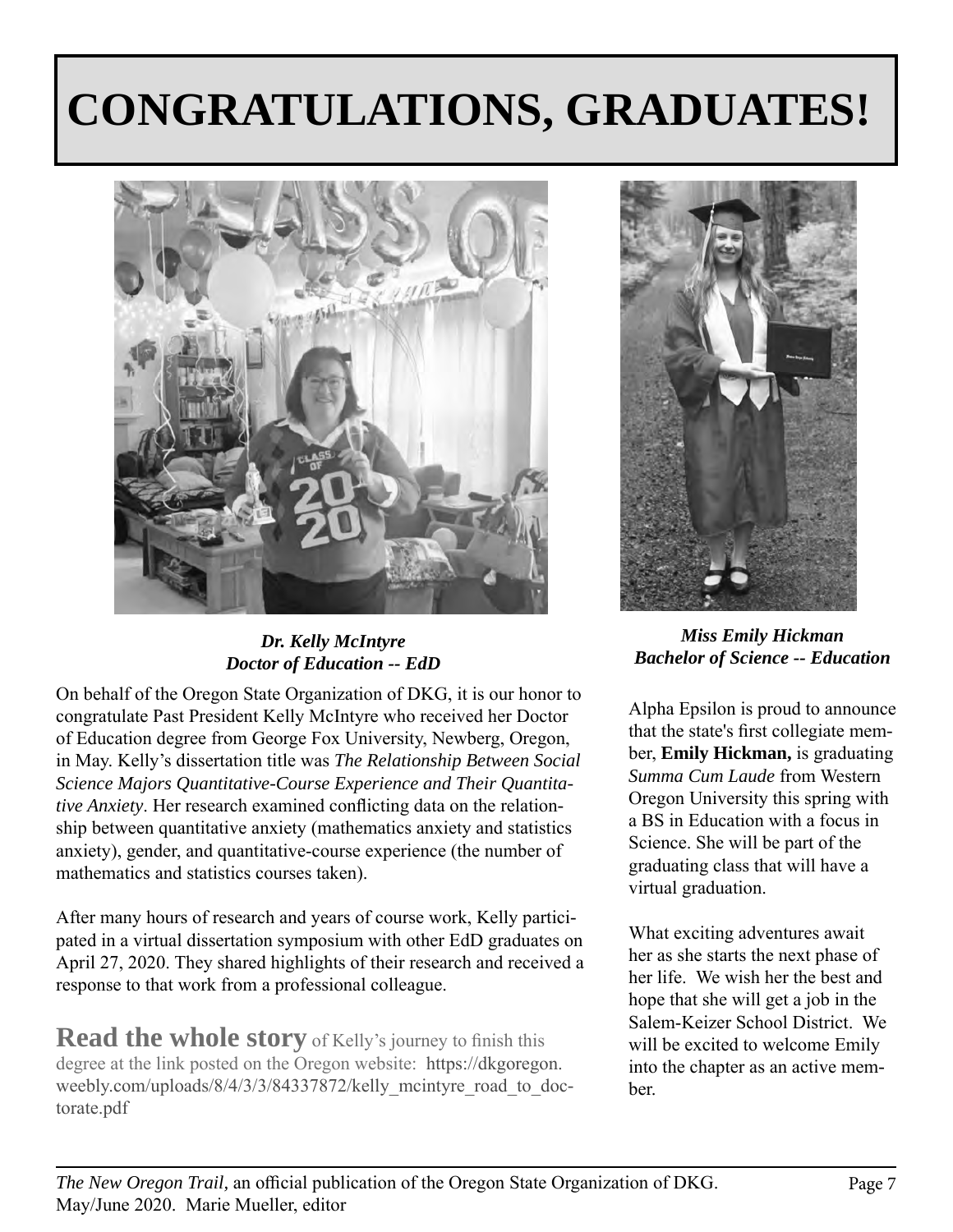

## **Become a Founding Luminary**

**Giving to Educate the World**

**Contribute \$1,000 or more before June 1, 2020\*, to DKG International Educators Foundation to be designated as a "DKG Founding Luminary." Help educators and education, members and non-members, worldwide with your donation. Founding Luminaries will be recognized during the Philadelphia Convention.** *(\*Even if you missed the June 1 deadline, this is still a very worthy cause and is tax deductible, too. With the COVID-19 pandemic, the date might have changed--but I have no info on that. Marie)*

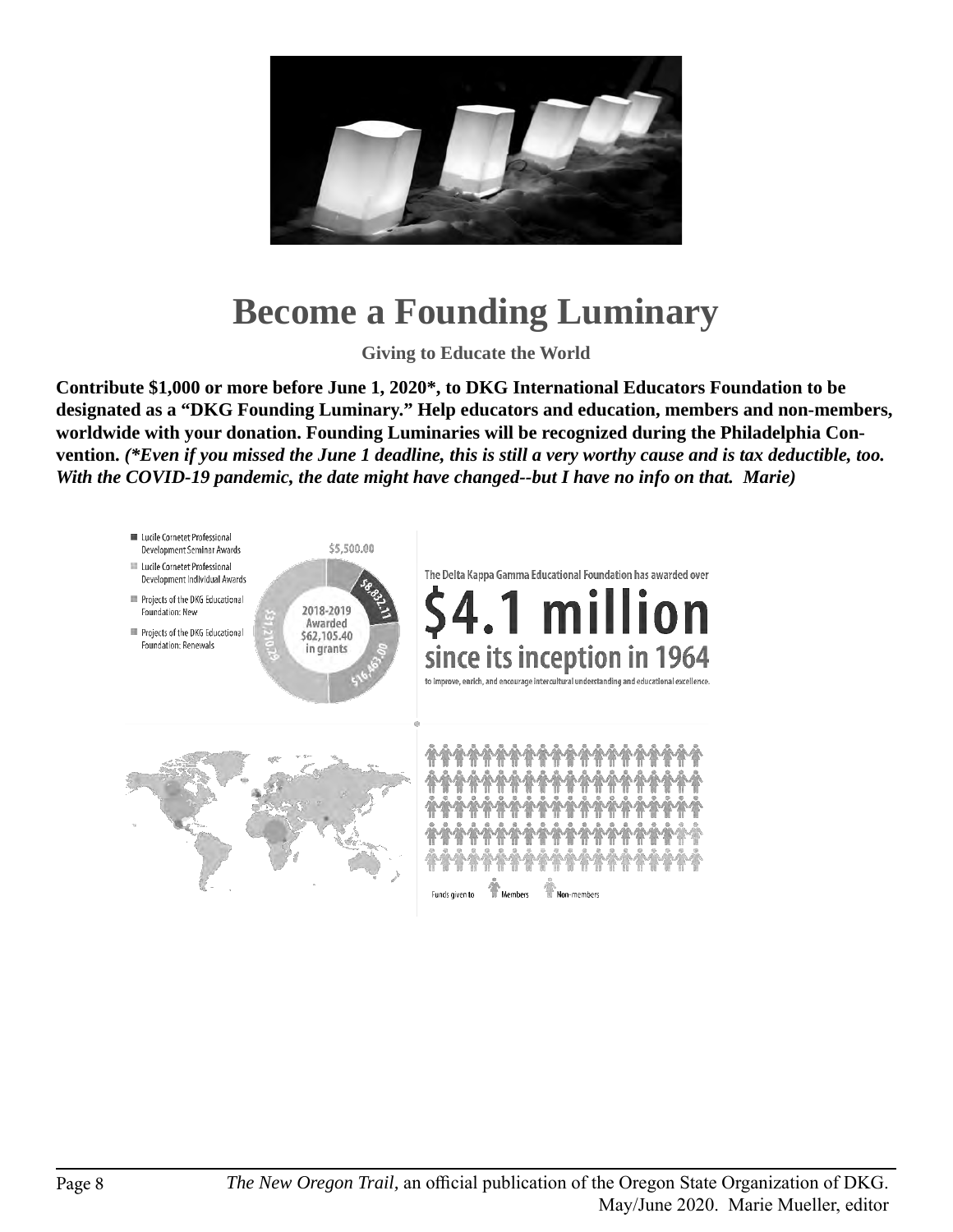## **CHI CHAPTER'S HAPPY BIRTHDAY CHALLENGE**

In August 2019, Chi member Elia Harmon asked that her Chi sisters be the hostesses for her May 100<sup>th</sup> birthday party. Her son would furnish the place and the food, but could her DKG sisters be there for her? Of course! That is what DKG is all about: support, caring, shar ing, and working together.

However, as the May date got closer and the pandemic was prevalent, Chi chapter began to wonder about their ability to host this very important event and make it successful. Wel-l-l-l, when you give a group of teachers an insurmountable challenge, watch out. Experience shows that they will solve it and in a most extraor dinary manner . E-mails flew by, telephone calls increased, and a plan was formed. What better than a surprise drive-by with family, friends, and neighbors. Working with Elia's family, Chi made signs, bought balloons, gathered cards, and bought flowers for the ev er-so-worthy and surprised birthday girl. And so, on May 16, at 2:30, 19 cars formed a line, neighbors took to their lawns, and horns began to honk. It was truly a fun event and Elia was very surprised.

Elia, your Chi sisters thank you for providing us the challenge to help celebrate your 100<sup>th</sup> birthday. As you served students, teachers, and parents for close to sixty years, we felt pleased to honor you in your special hour.

Happy Birthday, Elia!!!



*The New Oregon Trail,* an official publication of the Oregon State Organization of DKG. Page 9 May/June 2020. Marie Mueller, editor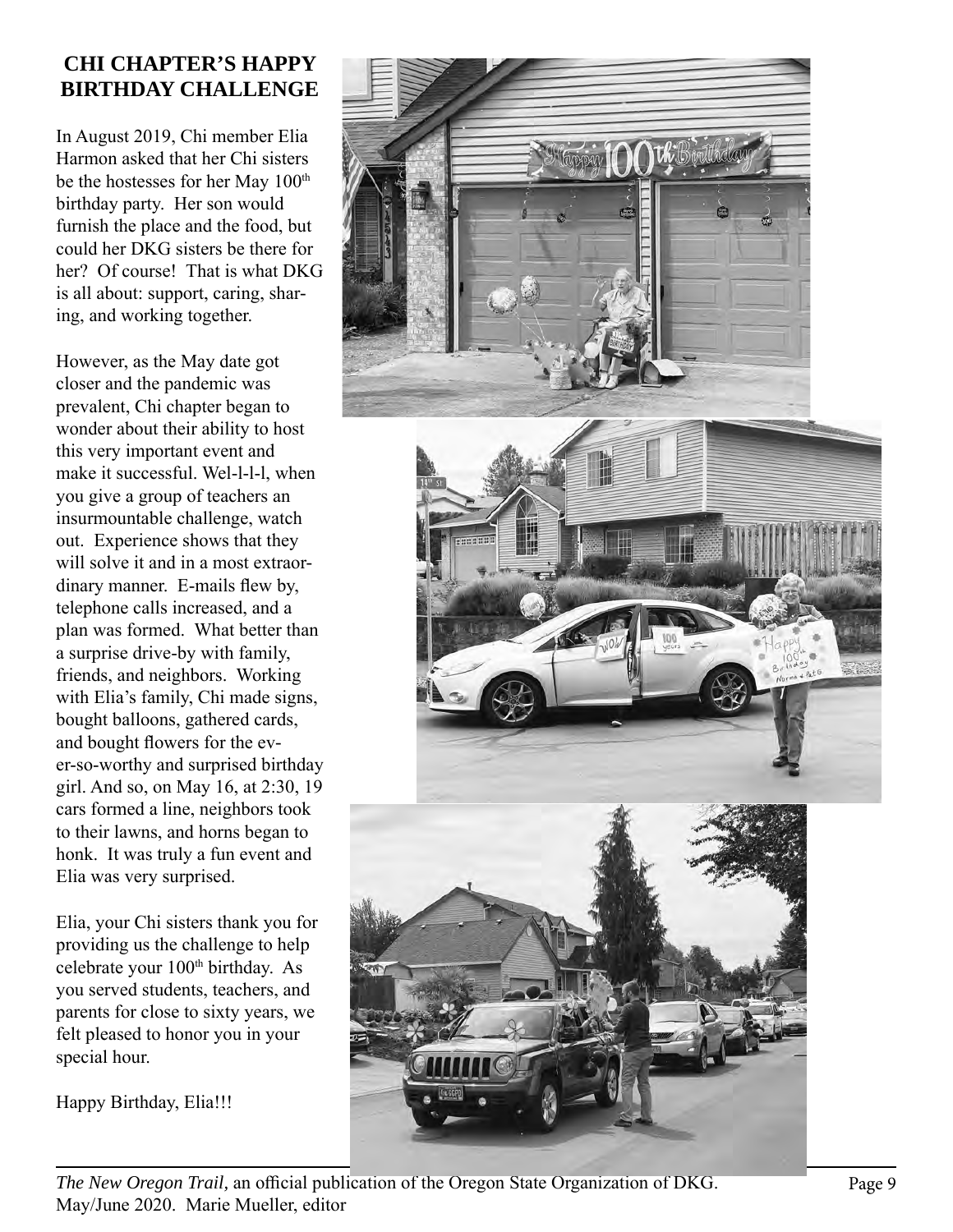

A parade, signs, gifts, flowers, friends--Happy Birthday, Elia!

## **ALPHA NU NEWS**

On March 9, Alpha Nu members were informed about all of the Washington County Library Services. Alpha Nu's April meeting was canceled due to the pandemic.

Our May meeting was a Zoom videoconference meeting. Twelve members joined our host, Grace Pitzer to share a book and to talk about our stay-at-home experiences. Common activities were taking walks, gardening, reading, cleaning and organizing our homes, and pursuing favorite hobbies. Grace then shared a video interview that she and Jo Rossman had done with Helen Fohl in 2013.

We are grieving the loss of our beloved Helen Fohl who passed away May 6 at age 99. Her active 57 years of membership, 38 years as our treasurer, was an inspiration to us all. Helen joined Alpha Nu chapter in 1963, one year after it was founded. Through her wonderful wit she communicated such wise insight. Most of her teaching career was serving as a librarian in Beaverton Schools. We were blessed to have her for so many years and she will be so missed.



## **OMEGA SCHOLARSHIP**

Sara Kinstler, a second grade teacher at Evergreen Elementary School in Cave Junction, recently received the Omega spring scholarship. Mrs. Kinstler is doing post-graduate work at Southern Oregon University to add the Elementary Multiple Subjects endorsement to her teaching license so she can continue teaching second grade at Evergreen Elementary.

Sara said: "I am honored to receive a scholarship from the Omega Chapter of the Delta Kappa Gamma Society of Key Women Educators. I am very grateful to have the support of fellow women educators as I complete this step forward in my teaching career." In photo, she and her son Orlando are out for a walk.



## **MS. CARRIE SIMPSON**

Omega Chapter welcomed our newest inductee at a virtual cermony on May 30. Carrie Simpson, a teacher at Madrona Elementary in the Three Rivers School District, represents the talents and goals embodied in the Seven Principles of DKG. (Photo at left.)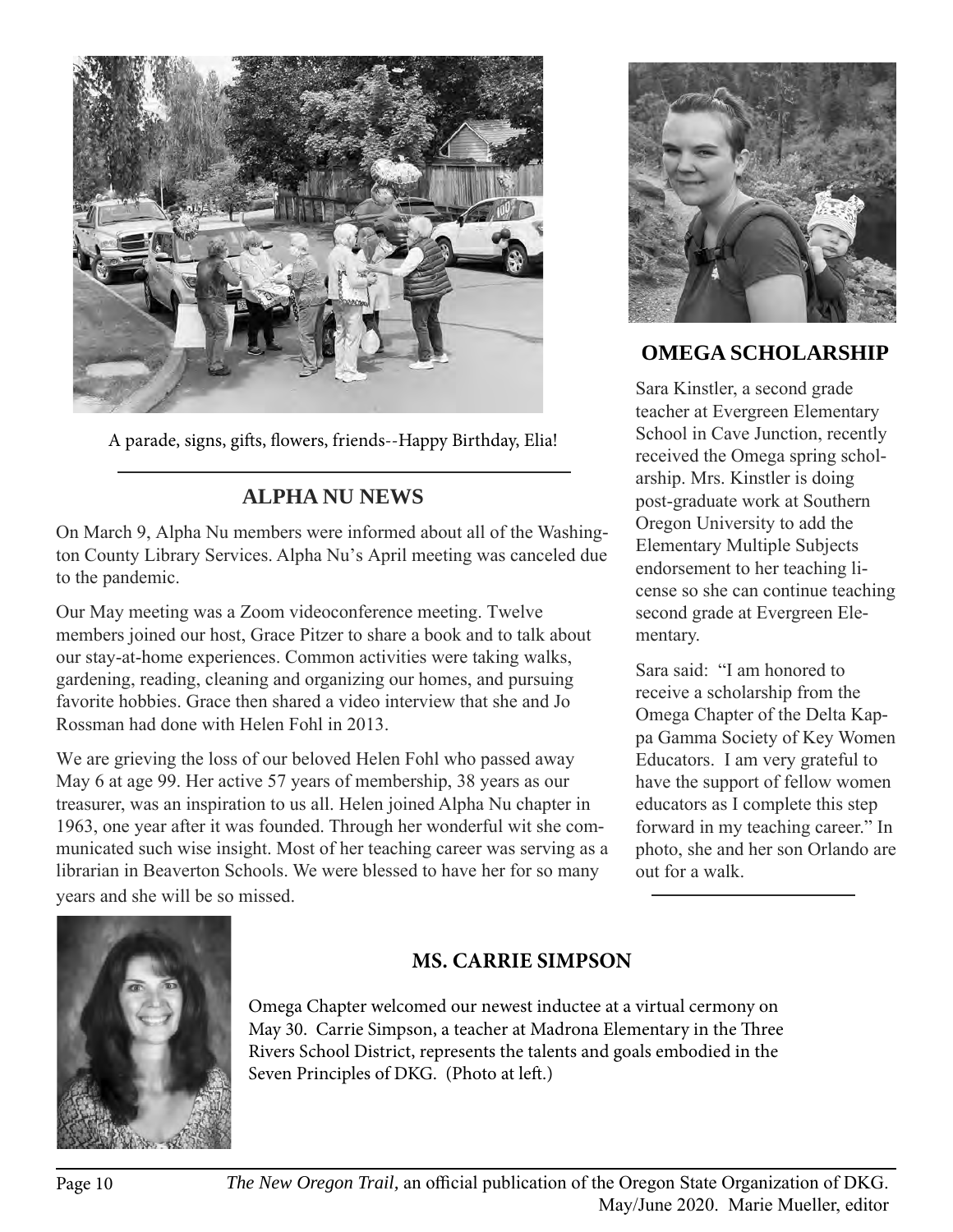



Nancy Jo Lewis, Beta Beta, chair of the OEA-Retired travel committee. OEA-R gets the commissions which help us to stay well-funded. Watch for more trips at the 2021 Convention.

#### **Bluegrass Country & the Smoky Mountains**

#### April 22-30, 2021. 9 days – 12 meals. \$2,999. Deposit due: Oct. 2020

 Take a delightful trip through the heart of Appalachia, discovering the equestrian culture of Kentucky, the pioneer spirit of Tennessee, and the mountainous beauty of North Carolina. Get a taste of bourbon, baseball, and thoroughbreds in Louisville and Lexington, Kentucky. Travel through Daniel Boone National Forest on your way to Gatlinburg, TN. From Gatlinburg, explore the natural wonders of Great Smoky Mountains National Park. After a day of exploring, relax and tap your toes during Dolly Parton's Stampede and Dinner Show. Travel on to Asheville, North Carolina, and enjoy the historic architecture, engaging neighborhoods, and robust arts districts. Tour the Biltmore Estate, George Vanderbilt's "little mountain escape" in the Blue Ridge Mountains. When you leave, you'll have the warmth and charm of southern Appalachia still in your heart. Activity level \*2.

#### **Mackinac Island**

#### July 2021. 8 days – 11 meals. \$3,599 (price may change). Deposit due: Jan. 2021.

 This classic Midwestern tour features Illinois and Michigan. Explore Chicago with a local guide. See quaint Charlevoix's unique stone "mushroom houses." Savor two incredible nights of luxury at the Grand Hotel on Mackinac Island. Enjoy a horse and buggy tour of Mackinac Island. Spend a night in the Bavarian-influenced town of Frankenmuth. In Dearborn, experience the inspirational Henry Ford Museum and view historic homes at Greenfield Village, including the famous American workshops of Thomas Edison, Henry Ford, and Robert Frost. Activity level \*1.

#### **Southern Italy and Sicily**

#### October 22-November 3, 2021. 12 days – 16 meals, \$4,399. Deposit due: April 16, 2021.

 This journey takes you through a crossroads of civilizations in Sicily and on to the spectacular coastlines of Southern Italy. Begin your travels in Sicily. Uncover Moorish and Norman influences that entwine with Greek and Roman ruins. Explore Agrigento's Valley of the Temples. Travel to the historic town of Taormina. Continue to fascinating Southern Italy. Make a stop at a local winery for an agriturismo experience, complete with wine tasting and a dinner featuring regional specialties. Explore the ancient town of Sassi di Matera, known for its cave dwellings. Spend time in Alberobello with its unusual cone-shaped roofed homes known as "trulli." Discover spectacular Mt. Etna Volcano National Park. Explore the stunning Amalfi Coast and Sorrento. In evocative Pompeii, walk in the footsteps of ancient Romans who perished in the foothills of Mount Vesuvius. Activity level \*3.

#### **Journey though South America**

#### January 2022. 16 days – 21 meals. \$6,249 (price may change). Deposit due: July 2021.

Thundering waterfalls, lost cities, snowcapped volcanos, and world-renowned cuisine – all this and more awaits you in three dynamic South American countries. Experience the natural beauty of Chile's Patagonia and the Andean Lakes District. Feel the rhythm of the tango in Buenos Aires at a stunning dance performance. Stand in awe before Iguazu Falls, visiting from both the Argentine and Brazilian sides. Admire the viewpoint from the statue of Christ the Redeemer. As you journey through Chile, Argentina, and Brazil, learn what makes each nation unique. Trip can be extended for a 3-night Brazilian Amazon Extension at additional cost. Activity level \*3.

For information, or brochures, for Bluegrass or Mackinac, contact Susie Garrison at 541-620-0387 or susieq8170@ gmail.com, For Italy/Sicily or South America contact Nancy Lewis at 503-639-7050 or nancyjolewis@gmail.com

*Continues on the next page.*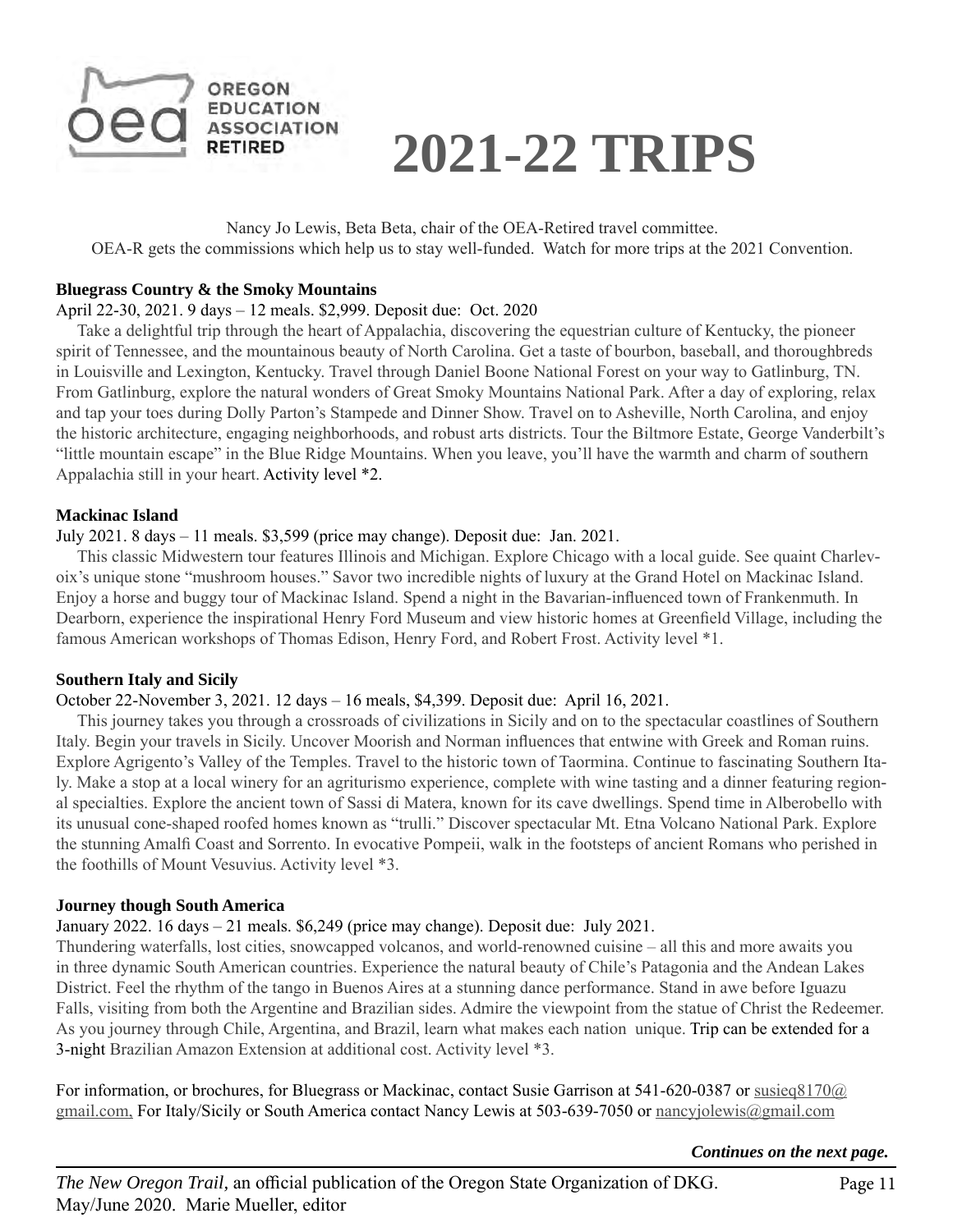*\* Activity ratings: 1 is for leisure traveler that involves normal walking and activities; 2 is increased walking over a variety of terrains or several city blocks; 3 is on-the-go walking for more than 90 minutes with increased activities.*

## **Notes**:

- All trips are organized by Collette, the oldest travel agency in the U.S.
- Total cost is per person, double occupancy, and includes airfare from Portland, rooms, guides, transfers, and most meals.
- Cancellation with refund, less insurance cost, is allowed up to 24 hours prior to departure,
- Each trip allows time for exploring on your own.
- For each trip, extra days can be added, either at the beginning or at the end.
- If you are interested in a different trip from the ones that OEA-Retired sponsors, but Collette offers, book that trip, but be sure to let us know so that we get credit for your traveling with them.

## **ETA HAPPENINGS**

ETA chapter had planned a book share at Midland Library April 20th. Due to Stay Home, Stay Safe measures we held the book share on Zoom. Some members tried it for the first time. It was nice to see faces of friends.

One member**, Lynda Bell,** had been making face masks and offered to mail them to members who needed one. Janet Kurkoski has been part of a church team that has made over 300 masks.

Emails and cards have been sent to members who have had health issues not related to Covid-19, or who live in Senior Communities and can not have company. While calling members to remind them of dues we sadly learned that long time member Betty Jean Dawkins passed away February 18, 2020, of cancer.

We have newly elected officers but we were not able to install them at our scheduled meeting May 18.

It is a challenging time, but through Zoom, FaceTime, Facebook, phone calls, cards, and emails, we are connected.

#### *Trudy Orth and Janet Kurkoski Co-Presidents*

## **BETA BETA'S NEW NORMAL BEGINS**

 *Donna Rhinevault, 2nd VP*

Like everyone, our chapter is having to do things differently while meeting social distancing guidelines. We just held our chapter board meeting via Zoom led by Presidents **Pam Kenyon and Mary Bell.** We hope to do the same for our virtual Officer Retreat later in the summer. We elected our new board for the 2020-22 biennium and approved three new Beta Beta members. We were sad to have to postpone our hostessing duties of the DKG OSO conference this spring, but are delighted to pick up our tasks when once again it is safe to do so. We must respect a pandemic, but the Beta Beta Chapter spirit of helping is always alive and well.

## **ALPHA OMICRON**

Alpha Omicron has been unable to meet face to face, but we still conducted chapter officer elections for the next biennium. The chapter will experience an early June "Chapter Check-in" using Zoom. If all goes well, we will use Zoom to conduct meetings through the COVID outbreak. Our two largest fundraisers had to be cancelled, yet we are looking forward to hosting Kid's Night Out (a community swim pool event) and Cinco de Bunco (buffet, fun, and games) in the future. The Pandemic has brought this biennium to a difficult conclusion, yet Alpha Omicron continues to keep our chapter informed and connected!

## **PSI CHAPTER**

Psi has kept in touch the last three months with phone calls, emails, and a Zoom visit. As a chapter, we are truly honored to recognize our past president who earned her doctorate and title Dr. Kelly McIntyre, EdD, at George Fox University in April. Our annual Excellence in Action, cancelled in April, will take on a new look this June 22. As a chapter we plan to meet at the home of one of our members in Forest Grove, where we will honor Anne and Vern Beeson, our recipients for 2020.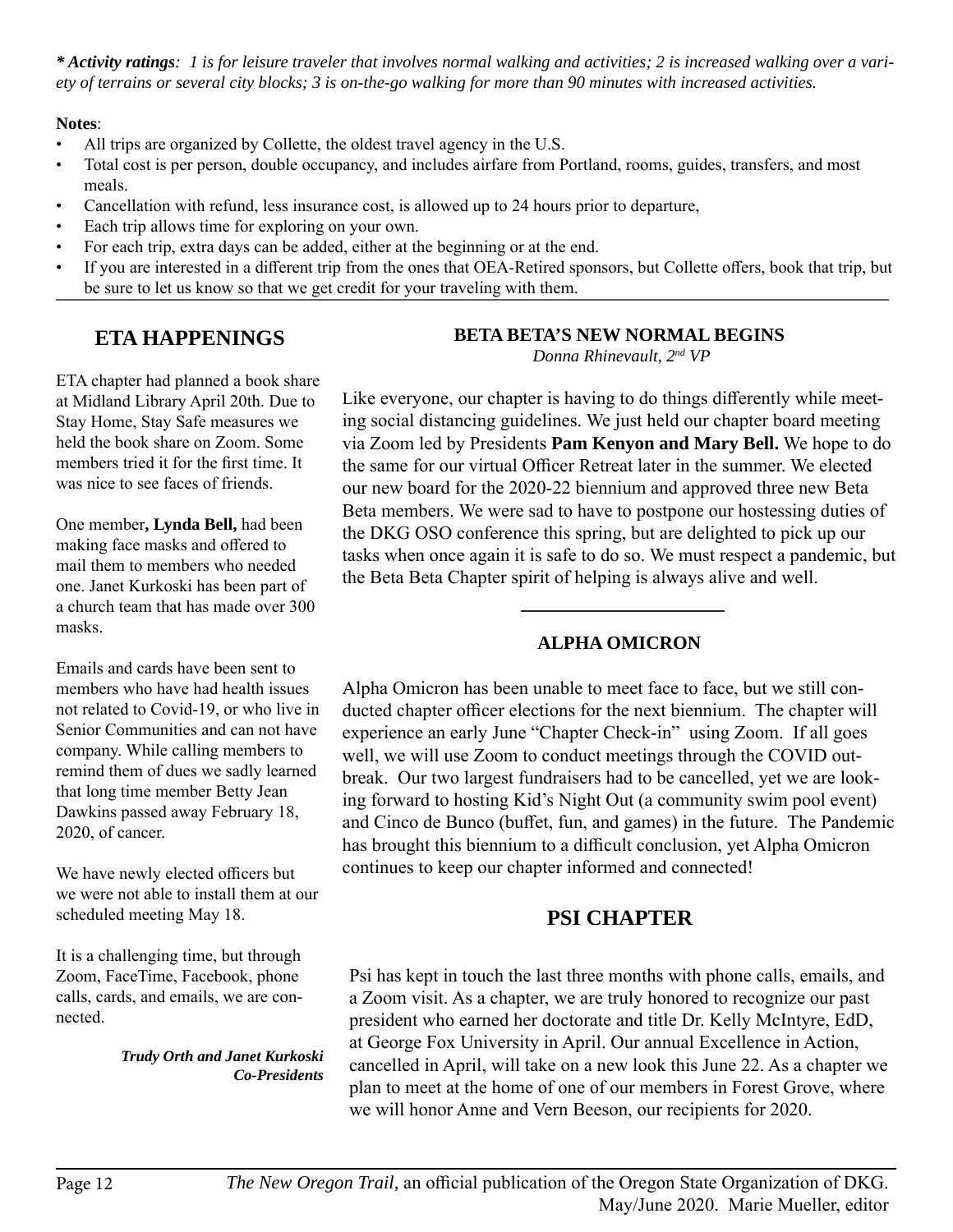## **2020 OREGON STATE ORGANIZATION AWARDS**

Presented by the Awards Committee: Co-Chairs Sandy Watts and Kathy Martell

## **Longevity Awards**

Congratulations to our sisters who are celebrating milestone years in Delta Kappa Gamma!

**25 Years**<br>Bonita Fillmore – Alpha<br>Rebecca Duffy – Alpha (Rebecca Duffy – Alpha (Rebecca Duffy – Alpha (Rebecca Duffy – Alpha (Rebecca Duffy – Alpha (Rebecca Duffy – Alpha (Rebecca Duffy – Alpha (Rebecca Duffy – Alpha (Reb Madaline Lapp – Omicron Lynn Hughes – Omega Margaret Jeans – Beta Beta Vreneli Farber – Kappa Christine Knab – Alpha Pi Sharon Stewart – Pi



**Chapter Awards** 

We are proud of the chapters in Oregon State Organization. All of you are doing great work and your communities are benefitting from it! Those who receive awards for 2020 are listed below.

**Rosette Award** - Chapters completed a Chapter Brochure, Yearbook, listed at least three quality programs they had, sent out four chapter newsletters and filled out the new Awards Form and sent it to their District Coordinator by March 15, 2020.

**Alpha Omicron** – Co-Presidents, Sandy Watts and Annette McCoy

**Order of the Rose Awards** – Chapters who have completed all the Rosette requirements, inducted, reinstated, or transferred at least one additional member, filled out the Awards Form and sent  $\mathbf{i}^*$  their District Coordinator by March 15, 2020 and scored at least 10 points from a list of activities.



**Alpha** – Co-Presidents: Brenda Jensen and Jennifer Cole **Lambda** – Co-Presidents: Priscilla Ing and Jane Landrum **Omega** – President: Tawnya Campbell **Psi** – Co-Presidents: Meridith Putzler and Janet Schultz **Alpha Epsilon** – President: Kathy Martell **Alpha Nu** – Co-Presidents: Lynetta Weswig and Melanie Morris **Beta Beta** – Co-Presidents: Pam Kenyon and Mary Bell



## **State Awards**

**(Service to Society, Service to Education, to Community)**

Stay tuned for the winners of the three state awards. Announcements about them will be in the next Trail **AFTER** the awards are presented to the individuals receiving them.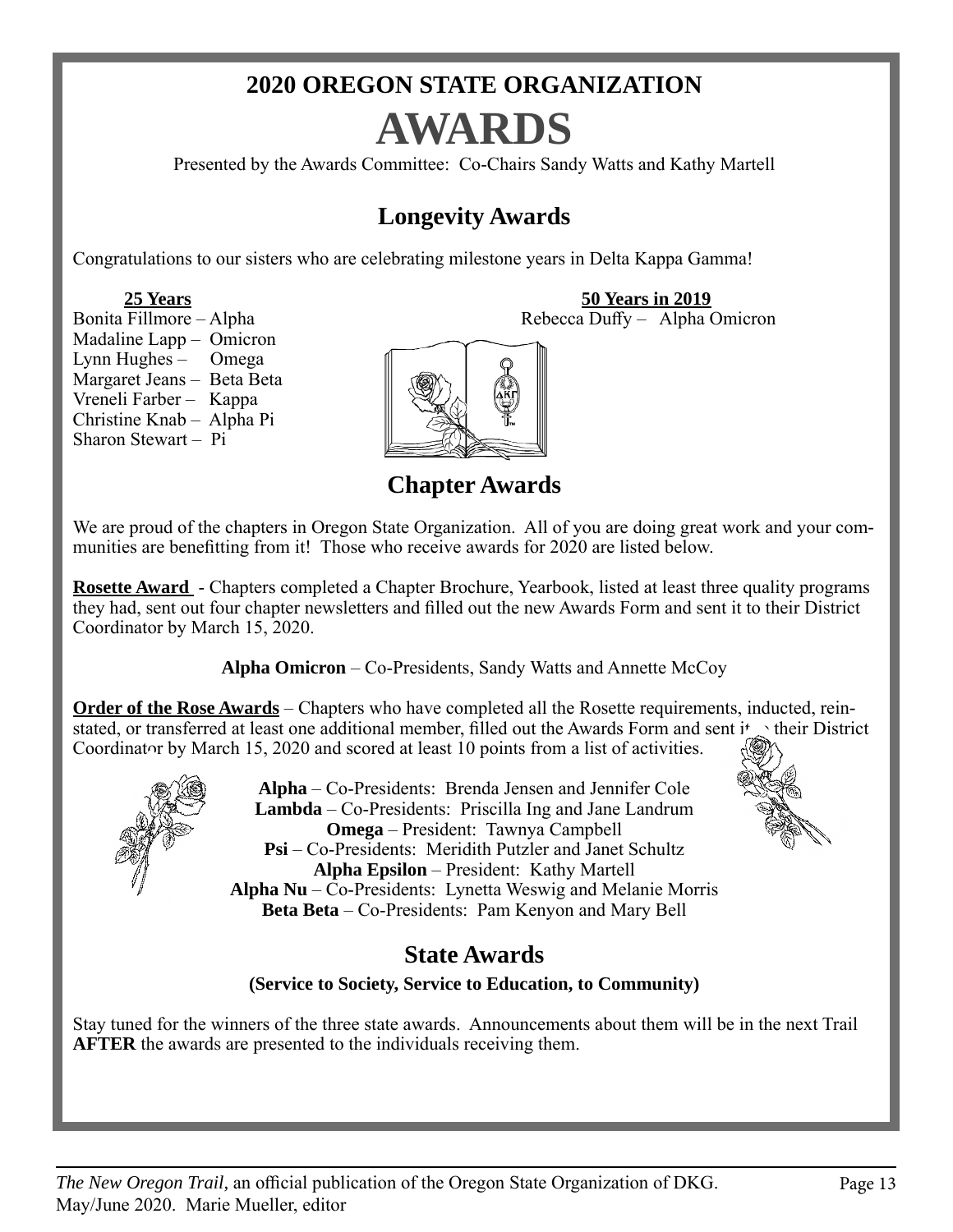## **LAMBDA (Eugene) Thank heavens for phones, email, USPS, and ZOOM!**

These have been Lambda Chapter 's forms of communication beginning with the last minute cancellation of our March 13 meeting – the day Oregon began to 'Shut Down.' We held our spring planning meeting for 2020-21 year via Zoom. Our chapter is blessed with knowledgeable technology people who hosted and assisted those new to Zoom, while still busy conducting distance learning and personal business of their own. Thank you, **V.P. Julie Voelker-Morris, Cecelia Brands,** and **Clair Wiles!** 

Lambda managed a spring edition of our *Lambda Ladies* newsletter via email just before 'sheltering.' We continued with business (election of officers) and three emailed *Lambda Update* editions sent to both current and past members. Each member received an Easter card with a personal note and an updated page of 'Lambda Contacts.' It's important to connect in this time of separation!

The US Postal Service was our method of acknowledging our 12 active Lambda educators with notes of encouragement and \$5 Dutch Bros. beverage cards. These members will have much to share regarding experiences with 'distance learning' when we return to regular meetings.

At our May Zoom meeting, a potential member joined in and has since submitted her 'new member' information.

Also in May, electronic voting allowed us to accept Linda Mooney into our chapter. A formal Induction Ceremony will be held in the fall.

New officers were not installed with the traditional ceremony, but received a personal note regarding their office and a red rose hung/dropped at their front doors. We are happy to announce the election of **Darby Tracy & Priscilla Ing** as co-presidents, **Julie Voelker-Morris** as vice president, **Yvonne Fasold** and new member **Ana Diaz Hansen** as co-secretaries, **Cecelia Brands** as chair of the nominating committee, and **Nancy Schaal-McHarry and Mary Jo Huisman** as members of the nominating committee. Mary Jo was also reappointed as treasurer.

Lambda completed 20-21 planning, with a Google Survey compiled from ideas brainstormed at the May Zoom meeting. The survey allowed all members to provide input.

Our biggest concern this spring has been the cancellation of our annual yard sale that supports the Jule Crume Memorial Grant-in-Aid for a woman in an education program. We are planning to advertise this fundraiser as an 'Un-Yard Sale' with the hope that members and past patrons will donate monetarily without bringing home more 'stuff.' We are also proud to announce this year's recipient of the \$1500 Jule Crume Memorial Grant-inaid is Anessa Jones, a Pacific University student on the Eugene campus.

#### **ALPHA CHAPTER: Klamath Falls area**

Alpha is excited to announce a new member—**Bethany Osborn**, whose passion is working with at-risk youth. She is currently the Lead McKinney-Vento Caseworker for the Integral Youth Services in Klamath Falls. She received the DKG-Alpha Educational Excellence Community Award in 2019. She has been involved as the Summer Work Crew Manager for the Klamath area, on the Integral Youth Leadership team, successful grant writing, and is the Mckinney-Vento Trainer for the Klamath area schools. Her dedication to the youth of our community is an asset to our chapter, and we are excited to welcome her as a sister.

Alpha has passed the leadership torch for the 2020-2022 biennium to:

- President--**Bonita Fillmore**
- Vice President-- **Joanne Skinner**
- Secretary--**Brenda Jensen**
- Treasurer--**Judy Brimmer,** continuing in this position

Special thanks to **Brenda Jensen, Jennifer Cole, and Bridget Honan** for their leadership during the 2018-2020 biennium.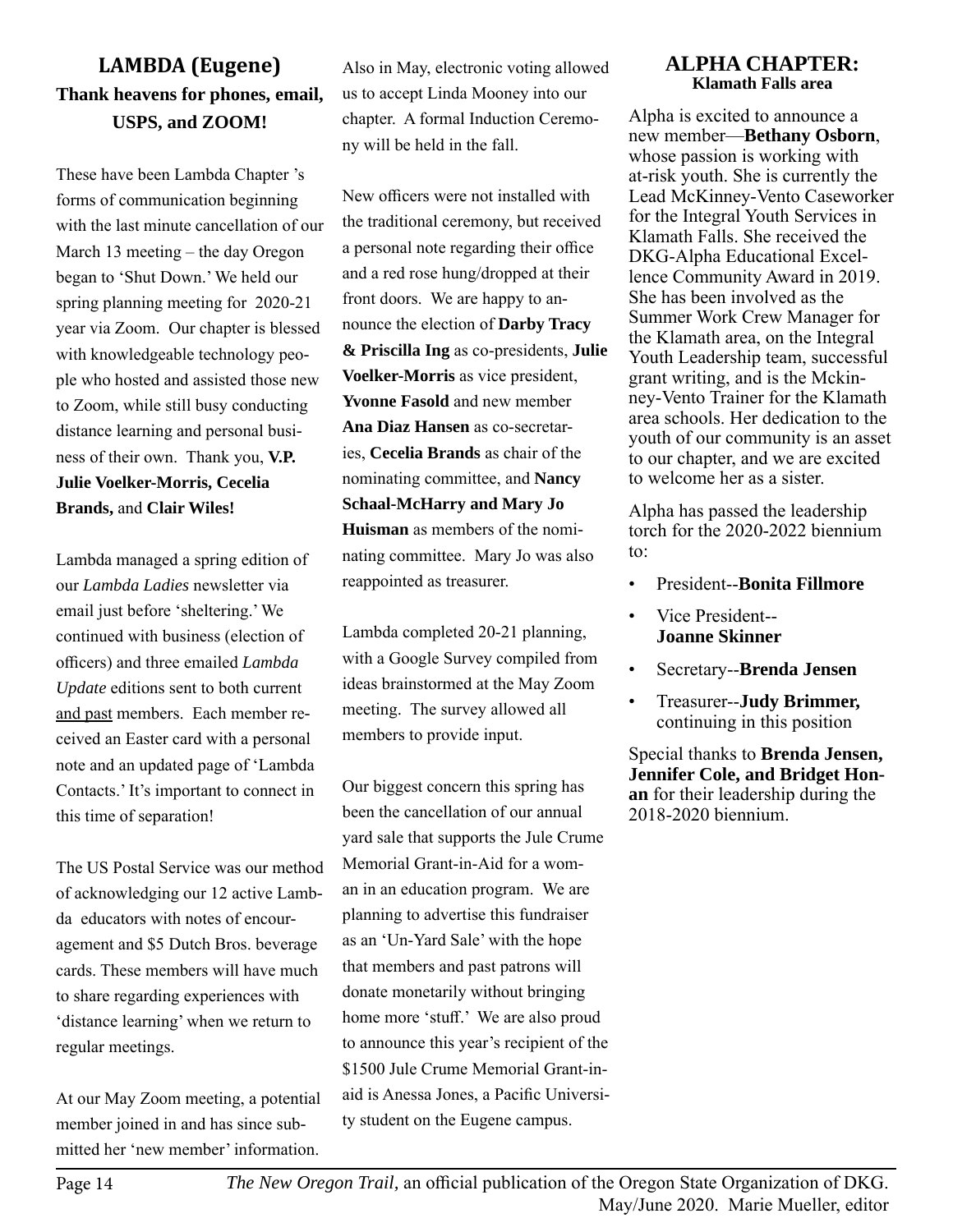## **WHITE ROSES**

Six Oregon members would have been remembered at our White Rose Ceremony in April. At each International Convention a Celebration of Life Program is held to honor Society members who have passed away during the preceding two-year period. Nine Oregon members will be recognized in the 2020 convention program, Including the five members who passed away in 2019 and four members who passed away during 2018-2019

| Judy Smith-Clifton         | Alpha               | $7 - 22 - 19$                    |
|----------------------------|---------------------|----------------------------------|
| Jean Haldorson             | Beta Beta           | $5 - 21 - 19$                    |
| <b>Susan Eve Herron</b>    | Beta Beta           | $6 - 3 - 18$                     |
| Jeurine Marshall           | Eta                 | $12 - 1 - 19$                    |
| <b>Betty Jean Dawkins</b>  | Eta                 | $2 - 18 - 20$                    |
| Jule Crume                 | Lambda              | $8 - 28 - 19$                    |
| <b>Edith Lesley Matson</b> | Lambda              | $1 - 23 - 19$                    |
| Barbara Schweppe           | Lambda              | $9 - 28 - 18$                    |
| Patricia Hayes             | Omega               | $10-21-19$                       |
| Helen Fohl                 | Alpha Nu            | 5-6-20 (Age 99; 57 years in DKG) |
| Mary McCauley Burrows      | <b>State Member</b> | $10 - 23 - 18$                   |



**Psi**

Sue Pass, Transfer from Zeta Iota, California

**Omega**

Carrie Simpson, May 30, 2020

**Alpha**

Bethany Osborn

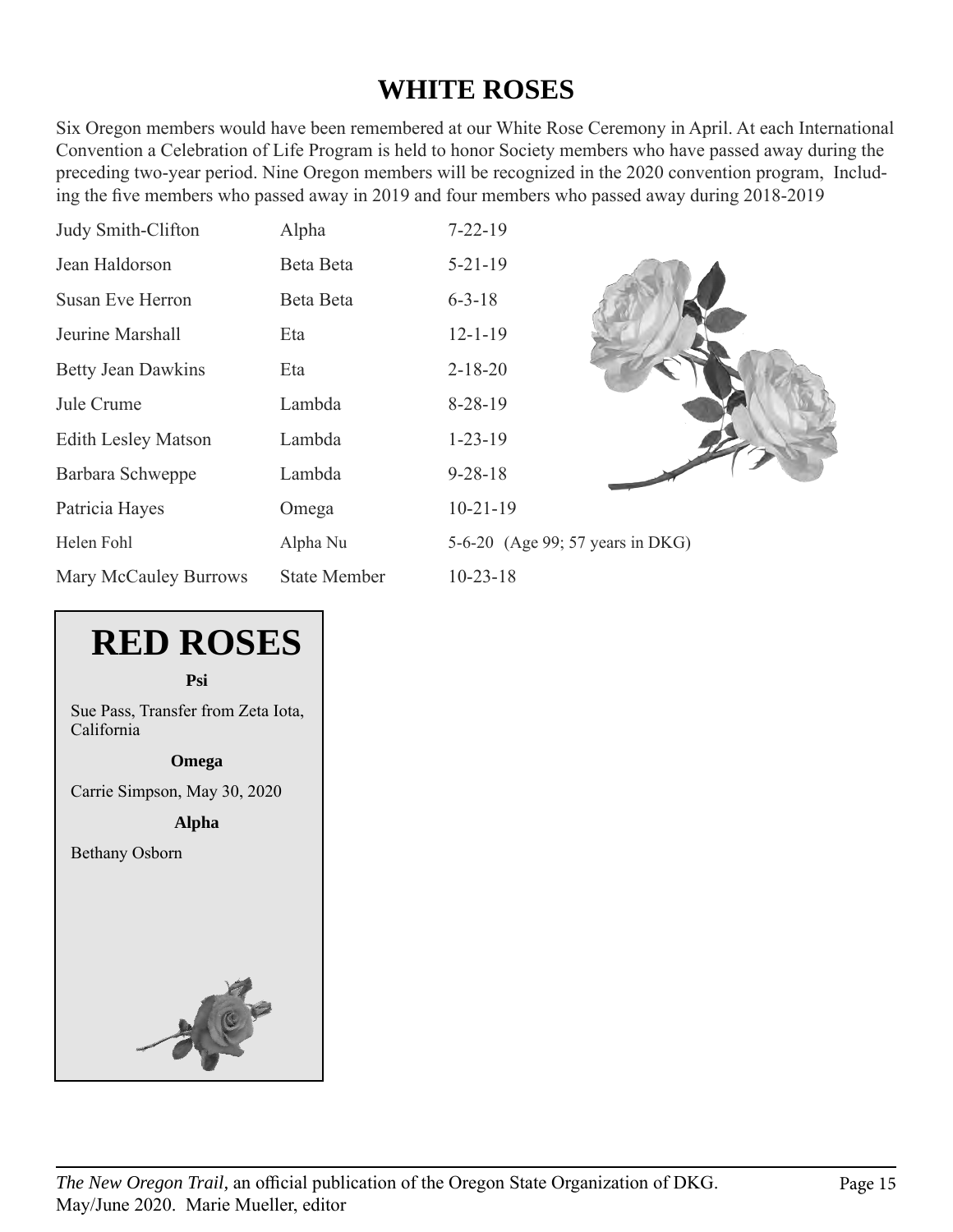## **CHAPTER PRESIDENTS**

**2020-2022—Current 6/1/20**

## **District 1**

Iota - TBD

Zeta - Mary Jo Lemon

## **District 2**

Alpha - Bonita Fillmore

Omega - Lise Van Brunt

Omicron - Pat Esparza

## **District 3**

Kappa - Elaine Hall

Lambda - Priscilla Ing & Darby Tracy

Sigma - Annette Lange Hildebrand

## **District 4**

Alpha Omega - Judy Mattson

Alpha Omicron - Annette McCoy & Sandy Watts

**District 5**

Alpha Epsilon - Kathy Martell

Alpha Nu - Melanie Morris & Lynetta Weswig

Psi - Meridith Putzler & Janet Schultz

Beta Beta - Kim Brown & Barbara King

## **District 6**

Chi - Liz Simmons & Janice Jessen

Eta - Kathy Evans & Kathy Allen Kirsch

Pi - TBD

Alpha Phi - Jean O'Neil & Susann Swanson Beta Gamma - Anne Jones & Sheila Daniels

> *THANK YOU to our new and continuing chapter leaders!*

## **IS A FOUNDATION IN YOUR CHAPTER'S FUTURE?**

## **Beta Beta Education Foundation**  *Nancy Lewis and Donna Rhinevault*

On March 9, 2020, the Beta Beta Education Foundation, a 501(c) (3), held its annual membership meeting. Members of the Chapter are automatically members of the Foundation, and most active members attend the annual meeting to celebrate our successes.

**What does our Foundation do?** Each giving committee made a report on 2019-20 activities:

- The Literacy Committee bought dictionaries for 3<sup>rd</sup> graders in Sherwood, books for Battle of the Books for middle school children, and kept books moving in the Little Free Library in Metzger for a total of \$3,000.
- The Music and Art Committee gave awards of \$250 to eight teachers in Title IX elementary schools for music and art programs. Xylophones, beaters, and art literature used \$2,500.
- The Educational Excellence Committee had eight requests from teachers at Sherwood High School and divided \$2,000 among five teachers for science equipment, books for sports writing classes and drama club, and a bass amp for a jazz band.
- The Margaret Neilson Financial Awards Committee reported that in May 2019 they had seven applicants and divided \$6,000 between two students finishing their education to become teachers. Current awards were given in May 2020 with a budget of \$9,000. The process will be entirely electronic, so we are eager to see how that worked. The committee shared the questions the applicants must answer in their application. Everyone was impressed with the professionalism of the application process.

## **How Does the Foundation Work?**

You might wonder how we got to the place where we can give away so much money every year. It started in 1994 with the Margaret Nielson Financial Awards . Over time, other projects came along and we began to ask ourselves if we could be a  $501(c)(3)$  so that the money we were donating could be considered a tax deduction and maybe we could get others to make donations for us to give away. The first committee to investigate  $501(c)(3)$  status had a series of illnesses and eventually ceased working. The second group decided it was too much work and said we should not pursue it. The idea, however, did not die. A third group was assigned 2011. They persevered, went in circles, and got nowhere for a couple of years, then a member suggested that we ask the chapter for \$1,000 to hire a professional organization to help Beta Beta gain IRS approval. We got the money, hired the group, and by 2014 we had our new status.

We set up the Foundation so that it is a partner to Beta Beta Chapter, but they are two separate organizations with the same members. The Foundation must follow federal tax law, while the chapter is not required to do so. The biggest difference is that the Foundation cannot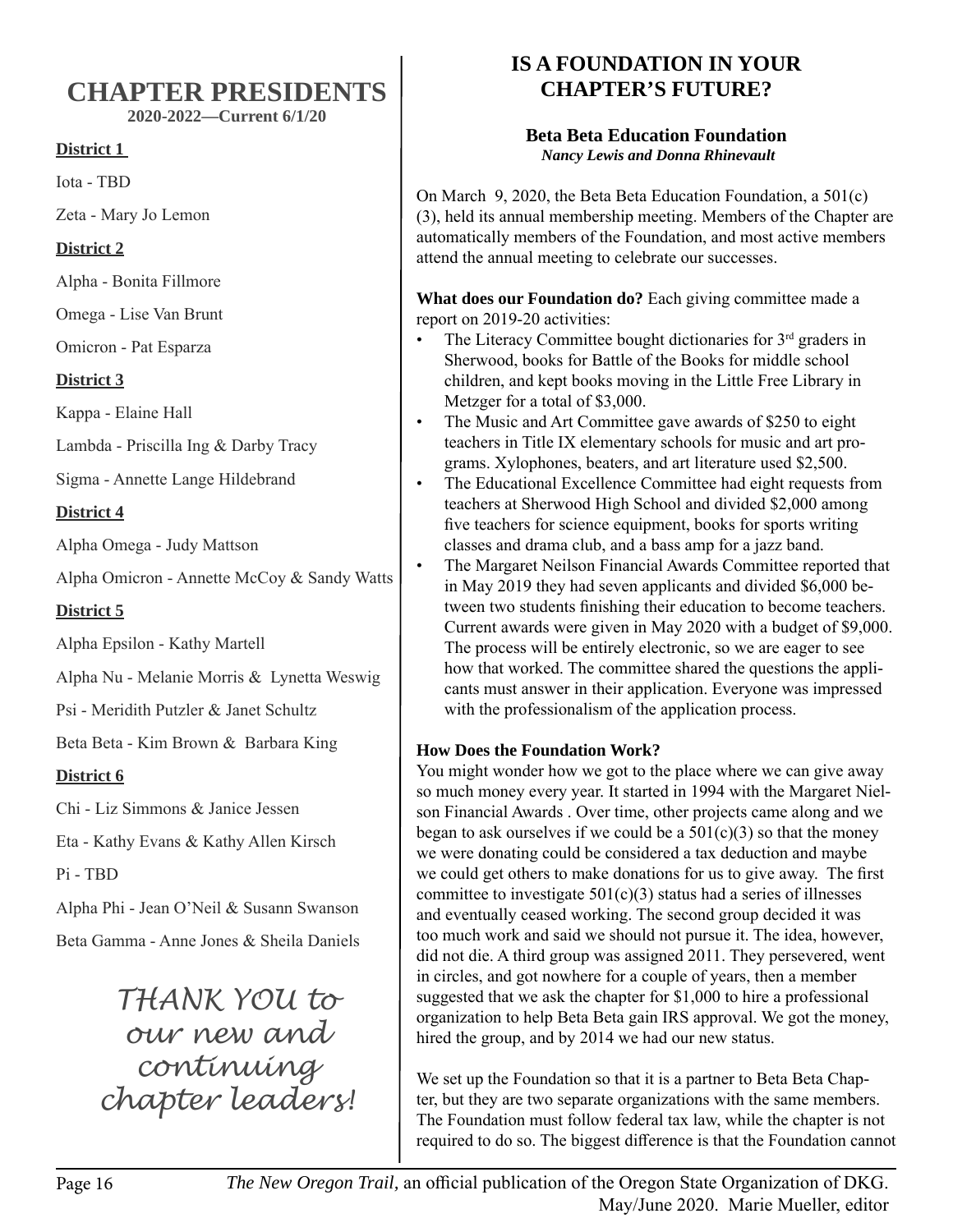spend money on our members, while the chapter can. We have divided the roles of the two groups. The Foundation has a Board of Directors, sets a budget each year and monitors the giving of the money. The chapter raises money, and chapter committees distribute the money.

## **Raising Money**

To ensure that we raise enough money to support our goals, we established a committee called Business Partners. They work with local merchants and business leaders, asking for donations. They have been highly successful. To add additional funds, we have had a large garage sale every summer. Every other year we host a fancy tea, sell tickets, and make a nice profit. It's a great event, as most members work on it in some way, and the pride we all take when it succeeds is as important as the money we raise. Each fall we have an auction that is open to the public, gives us great time, and helps us raise a lot of money. Some members have sponsored special events in their homes to benefit our Foundation.

#### **Successes**

At the 2020 annual meeting, we learned that we are earning more money than we are spending. We broke into small groups to discuss that wonderful "problem." We passed a motion to recommend that the chapter explore some of the many suggestions to see if there was another need and a new way for us to make an impact.

Beta Beta is very proud of our Chapter and our Foundation. Our work with the Foundation facilitates support of student, educators, and future educators. We are not donating all the money ourselves, and what we do donate is usually eligible for a tax deduction. We help children and teachers in the Tigard- Tualatin and Sherwood districts, and we help young women seeking a degree in education. That supports the Seven Principles of DKG.

## **NOMINATION NEWS**

The Nomination Committee has begun the process of searching for qualified, dynamic, key women from our state to run for our highest leadership roles for the next biennium. Committee Chair Lise Van Brunt had the pleasure of meeting two of the current committee members to discuss strategies for successfully filling an election roster with well qualified, interested candidates at a leadership meeting in June 2019 in McMinnville. All elected positions are open for candidates, including state president, state vice president(s), and state secretary. Also open are Finance and Nominations Committee members from Dsts. 1, 2, and 3. (Dsts. 4, 5, and 6 members have an additional two years to serve.)

As Brenda Jensen, current vice president, says: "I welcome some competition and really, really want a great vice president if I am elected as president." Please take this chance to share your leadership skills.

### **Nominations Committee Members:**

Charlene Counsell of Zeta/ District 1 Lise Van Brunt of Omega/District 2 (chair) Dr. Yvonne Fasold of Lambda/ District 3 Annette McCoy of Alpha Omicron/District 4 Pam Rostron of Beta Beta/District 5 Carole Peggar of Eta/District 6.

### **District Coordinators**

Dst. 1: Dana Musgrove Dst. 2: Lynn Hughes Dst. 3: Priscilla Ing Dst. 4: Sandy Watts Dst. 5: Kathy Martell Dst. 6: Jean Fairbairn

The District Coordinators and the Nomination Committee will identify good candidates by reaching out within their districts to find the leaders we need.

Chapters, please help by talking about these upcoming elections and posing the question to chapter members about who they think will be good candidates from their district. This could be an agenda item for chapter and area meetings--more than once, if needed to get good dialog and feedback.

So, Oregon members, please consider if you or someone you know will be one of the special leaders we are seeking for these future positions. Our STATE needs your help! Take action, Oregon educational leaders!

#### *Lise Van Brunt, Nominations Chair*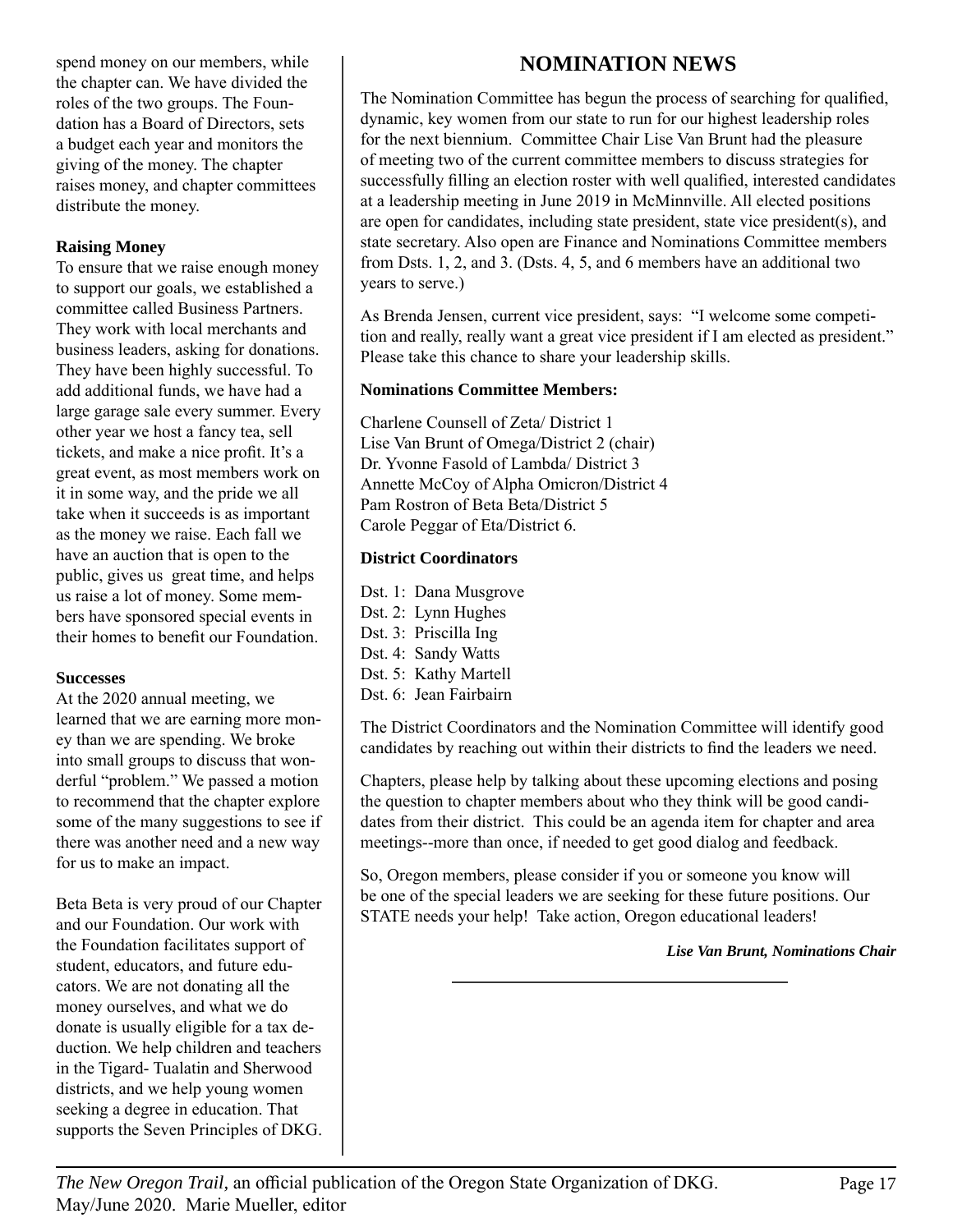## **DKG OREGON STATE ORGANIZATION JUNE SCHEDULE**

## **ZOOM PRACTICE SESSIONS**

## **1. Tuesday, June 16, 2 – 3:30 p.m.**

**Practice Using Zoom: Presenters' and Co-Hosts' Session with Grace**

This meeting should be for people presenting at both the Executive Board Meeting AND the Leadership Training Session. At this meeting we will discuss and learn how and when we would want to use **Breakout Room**s, to do some **Polling** of the participants, and presenters would want to do **Screen Sharing**. We want to make sure all these features work for everyone. Voting could be done using the Polling feature, as it gives an immediate result.

## **2. Friday, June 19, 10 a.m. – noon**

#### **3. OR**

### **Saturday, June 20, 10 a.m. to noon**

Practice Using Zoom **for New Users** with Grace

- **4. Tuesday, June 23**: Executive Board Meeting, 10 a.m. – 11:30 a.m.
- **5. Tuesday, June 30:** Leadership Training

## **EXECUTIVE BOARD MEETING June 23 – Zoom Meeting**

**10 – 11:30ish**

**Register**: The form is in the *Summer 2020 Trail*

**Agenda:** To be sent when completed.

#### **Voting Members:**

- • 2018 20 Presidents: **Each chapter is allowed one vote.**
- $2019 21$  Elected State Officers
- State Treasurer (ex-officio, voting privileges)
- Past State Presidents

**Non-Voting,** but please attend if you are interested. Everyone is welcome!

- Incoming  $2020 22$  Chapter Officers
- All Oregon Members
- $2019 21$  State Leadership Team

## **OFFICERS' LEADERSHIP TRAINING June 30 9 a.m. until 2 p.m.**

**SPECIAL NOTE: If you have presentation materials (e.g., a PowerPoint or documents to show participants, send a copy to Grace Pitzer prior to June 15 , so she can train us to use a split-screen to share with meeting participants. It also provides a safety net should anything go missing.**

#### **9 – 10 a.m. Treasurers' and Secretaries' Training**

- Working with all those forms from International
- Value of minutes
- Importance of Treasurer's reports to International

#### **10 – 11 a.m. Presidents' Training with:**

- Awards Committee
- Bylaws/Standing Rules Committee
- • Educational Excellence Committee
- Membership/Expansion Committee
- Finance Committee
- Nominations Committee

#### **11 – 11:30 a.m. Lunch**

#### **11:30 a.m. – 1:00 p.m. Communications Committee**

- Website Training for International and Oregon State Organization websites
	- o Where do you find what on the website?
- *The New Oregon Trail* 
	- o How it works for your chapters
	- o Historical Record is what you put into the *Trail.*
	- **Brochures and Newsletters** 
		- o What do you include?

**1:00-1:30 p.m. Scholarship & Awards Committees**

*REGISTRATIONS FOLLOW FILL OUT THE ONE THAT FITS YOU*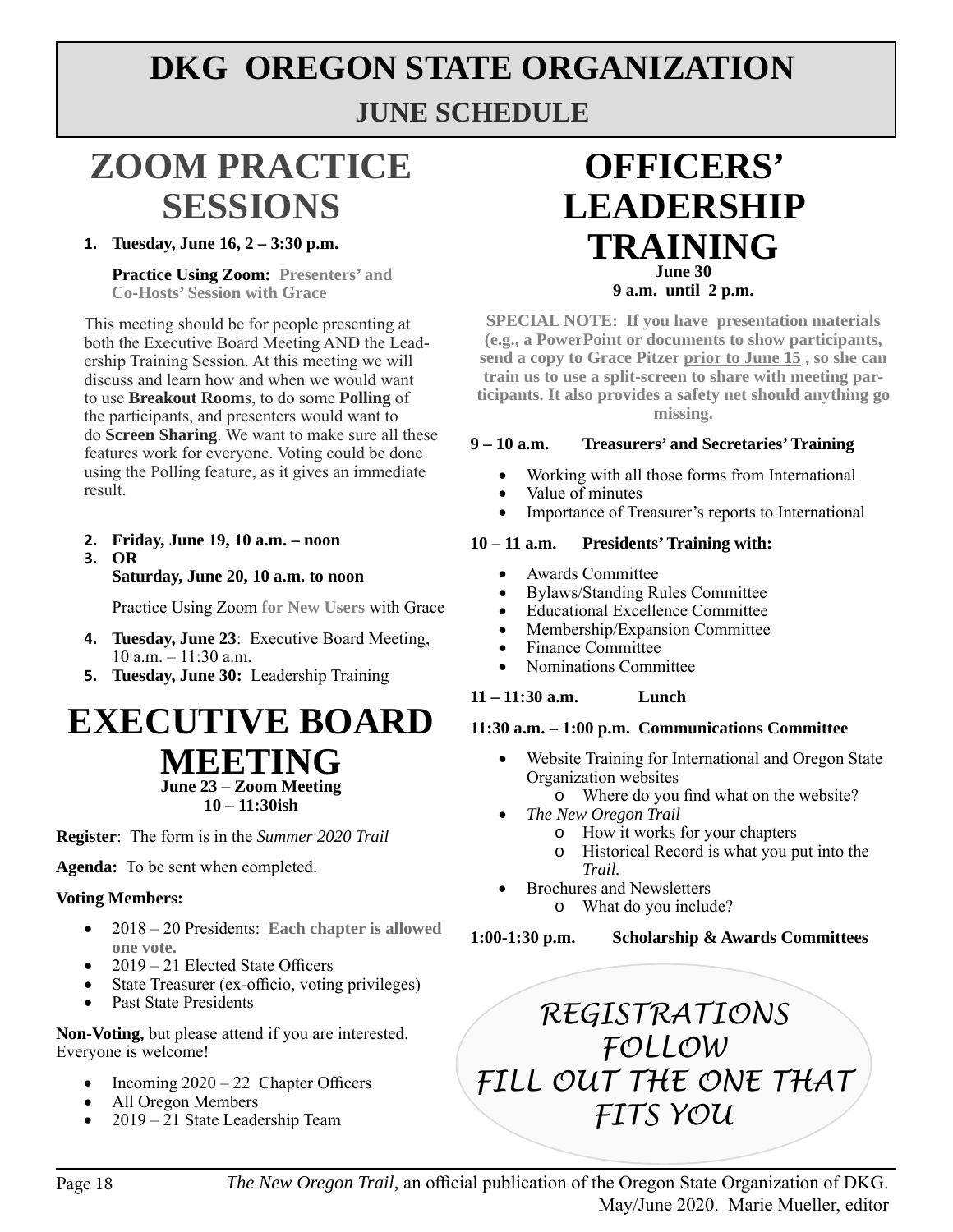

## **Executive Board Meeting Registration Via Zoom**

**June 23: 10:00-11:30 a.m.** 

| Dr.                                  |                                                                                    |                                                                                                                                                                                                                               |
|--------------------------------------|------------------------------------------------------------------------------------|-------------------------------------------------------------------------------------------------------------------------------------------------------------------------------------------------------------------------------|
|                                      | First name                                                                         | Last name                                                                                                                                                                                                                     |
| Email                                |                                                                                    | <b>(REQUIRED to send invitation to join the Zoom)</b>                                                                                                                                                                         |
| meeting)                             |                                                                                    |                                                                                                                                                                                                                               |
| Chapter                              |                                                                                    | Phone Phone Phone Phone Phone Phone Phone Phone Phone Phone Phone Phone Phone Phone Phone Phone Phone Phone Phone Phone Phone Phone Phone Phone Phone Phone Phone Phone Phone Phone Phone Phone Phone Phone Phone Phone Phone |
| Please check all that apply:         |                                                                                    |                                                                                                                                                                                                                               |
|                                      |                                                                                    |                                                                                                                                                                                                                               |
|                                      |                                                                                    |                                                                                                                                                                                                                               |
|                                      |                                                                                    | Chapter President-elect (2020-2022)                                                                                                                                                                                           |
|                                      |                                                                                    |                                                                                                                                                                                                                               |
|                                      |                                                                                    | Past State President name                                                                                                                                                                                                     |
|                                      |                                                                                    |                                                                                                                                                                                                                               |
|                                      |                                                                                    | Other, officer, member, etc.                                                                                                                                                                                                  |
|                                      |                                                                                    | One vote is allowed for each chapter. Please identify the name of the person voting                                                                                                                                           |
|                                      |                                                                                    | <b>ZOOM TRAINING SESSIONS</b>                                                                                                                                                                                                 |
|                                      |                                                                                    | I would like to attend a Zoom training. Please specify the day.                                                                                                                                                               |
|                                      | June 16: $2 - 3:30$ p.m.                                                           | Practice Using Zoom designed for presenters and co-hosts with Grace                                                                                                                                                           |
|                                      | June 19: 10 - noon                                                                 |                                                                                                                                                                                                                               |
|                                      |                                                                                    | <b>Practice Using Zoom for New Users with Grace</b>                                                                                                                                                                           |
|                                      | June 20: $10 - \text{noon}$<br><b>Practice Using Zoom for New Users with Grace</b> |                                                                                                                                                                                                                               |
|                                      |                                                                                    |                                                                                                                                                                                                                               |
| Further info will come               |                                                                                    |                                                                                                                                                                                                                               |
| by email regarding Zoom<br>training. |                                                                                    | Email Registration by June 19 to bcjdkg@gmail.com<br>0r                                                                                                                                                                       |
|                                      |                                                                                    | Mail to:                                                                                                                                                                                                                      |
|                                      |                                                                                    | <b>Bonita Fillmore</b>                                                                                                                                                                                                        |
|                                      |                                                                                    | 1803 Lancaster Avenue<br>Klamath Falls, OR 97601                                                                                                                                                                              |
|                                      |                                                                                    |                                                                                                                                                                                                                               |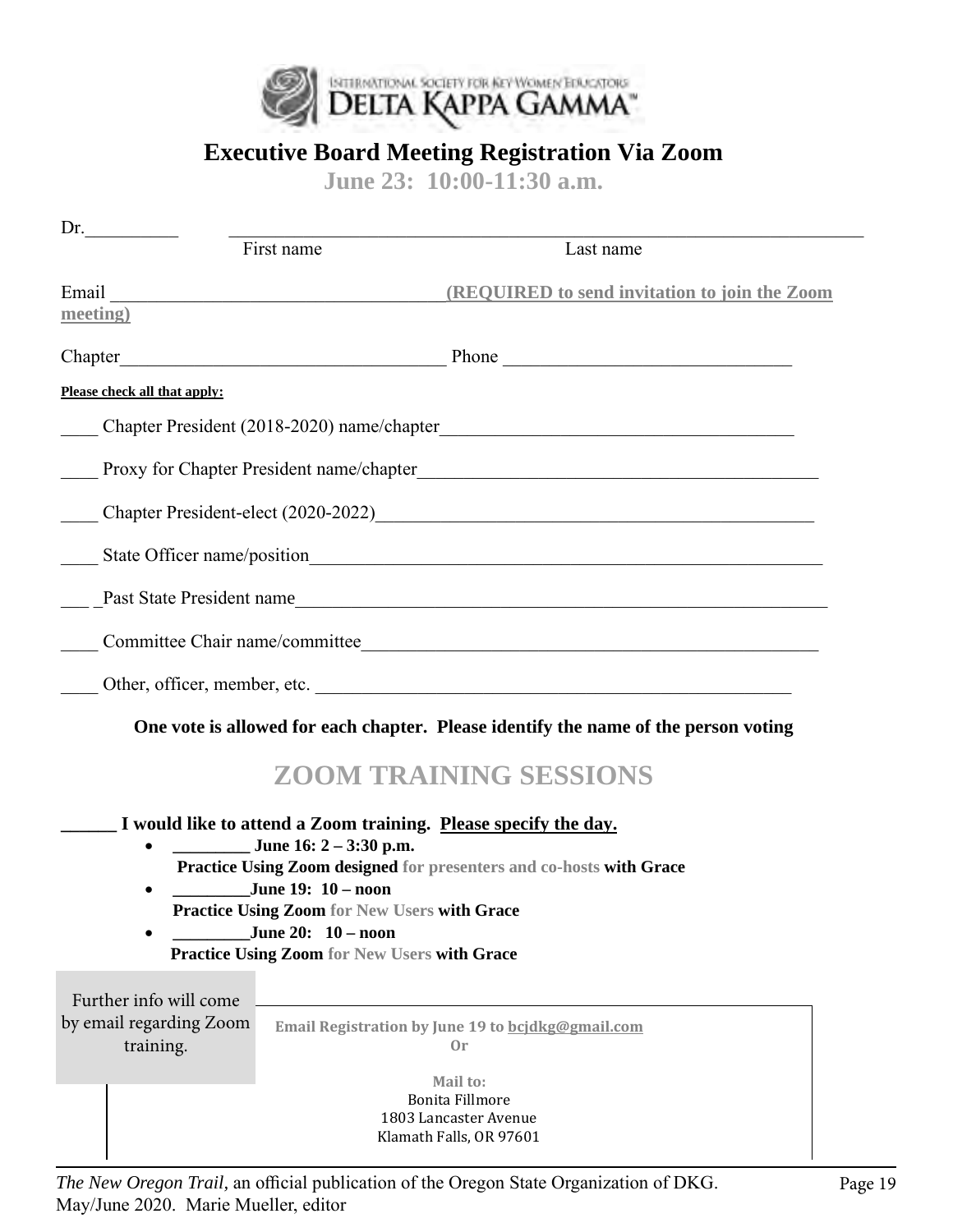

## **Officers' Training Registration Via Zoom**

**June 30, 2020 : 9 a.m. – 2 p.m.** 

| Dr.               |                                              |                                                         |  |
|-------------------|----------------------------------------------|---------------------------------------------------------|--|
|                   | First name                                   | Last name                                               |  |
| Email<br>meeting) |                                              | <b>(REQUIRED to send invitation to join the Zoom)</b>   |  |
|                   | Phone:                                       |                                                         |  |
|                   |                                              | Position                                                |  |
| $9:00-10:00$      | Treasurer/Secretary Training                 |                                                         |  |
| $10:00 - 11:00$   | President/Vice President Training            |                                                         |  |
| $11:00-11:30$     | Lunch (We can visit during on lunch on Zoom) |                                                         |  |
| $11:30-1:00$      | Website<br>Newsletters<br><b>Brochures</b>   |                                                         |  |
| $1:00-1:30$       | Scholarship and Awards Committees            |                                                         |  |
|                   |                                              | Please return registration by June 19, 2020             |  |
|                   |                                              | Email Registration by June 19 to bcjdkg@gmail.com<br>0r |  |

**Mail to:**  Bonita Fillmore 1803 Lancaster Avenue Klamath Falls, OR 97601